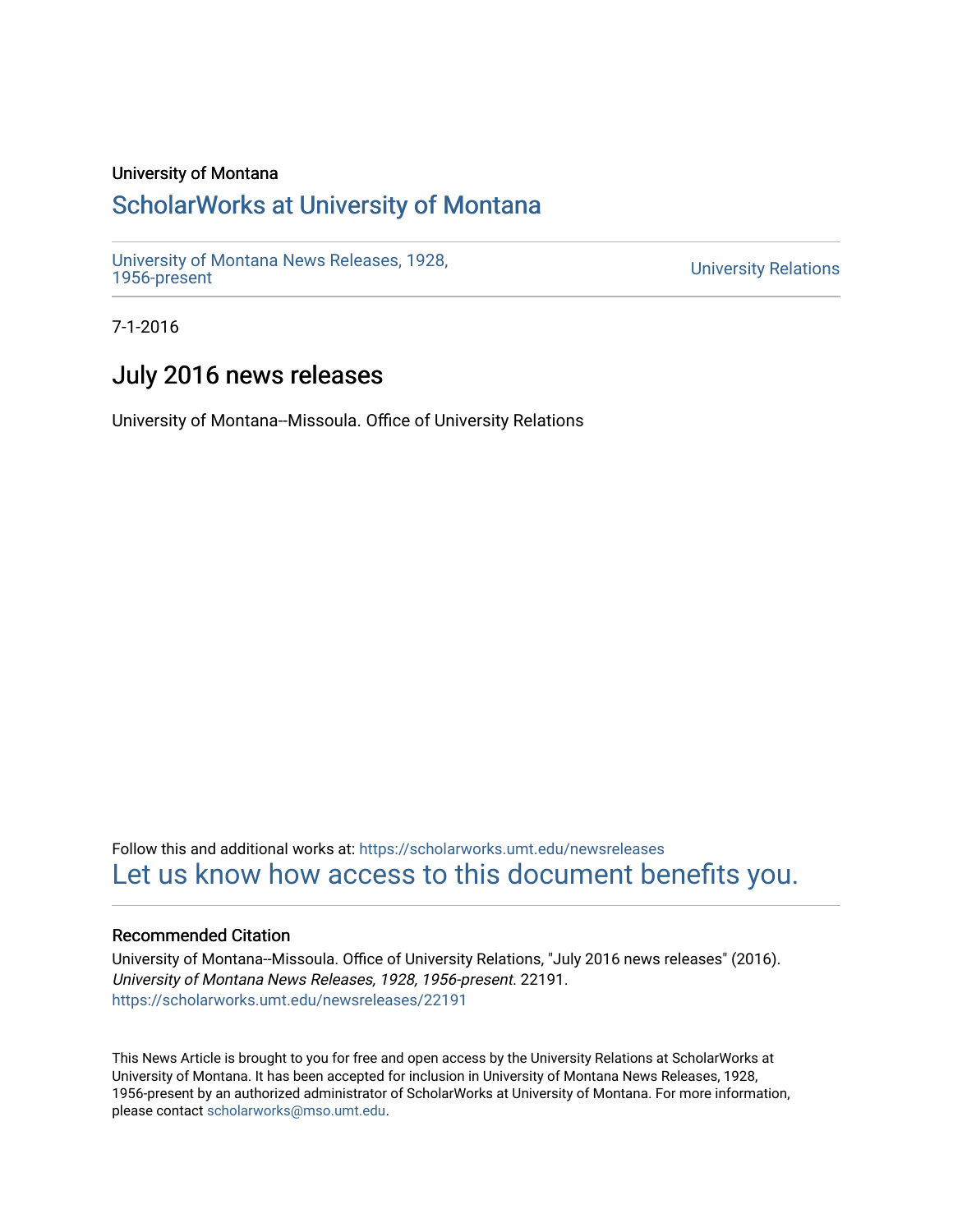<span id="page-1-0"></span>

| UNIVERSITY OF<br><b>MONTANA</b><br>Search sites & people<br>A to Z<br>my.umt.edu                                                                                                                                         |  |                    |  |  |  |  |  |
|--------------------------------------------------------------------------------------------------------------------------------------------------------------------------------------------------------------------------|--|--------------------|--|--|--|--|--|
|                                                                                                                                                                                                                          |  | <b>Search News</b> |  |  |  |  |  |
| <b>UM News</b>                                                                                                                                                                                                           |  |                    |  |  |  |  |  |
| News / 2016 /<br>July<br><b>UM</b><br>$\sqrt{2}$                                                                                                                                                                         |  |                    |  |  |  |  |  |
| July 2016 News                                                                                                                                                                                                           |  |                    |  |  |  |  |  |
| 07/26/2016 - UM Grad Student Builds New Type of Molecule - Casey Massena<br>07/26/2016 - UM Flathead Lake Biological Station to Host Open House - UM Flathead Lake Biological Station                                    |  |                    |  |  |  |  |  |
| 07/21/2016 - University of Montana Research Unveils New Player in Lichen Symbiosis - Toby Spribille<br>07/21/2016 - Contemporary Art by Andy Warhol, Yayoi Kusama on Display at UM - Jeremy Canwell                      |  |                    |  |  |  |  |  |
| 07/20/2016 - UM Restaurant Iron Griz Wins Grand Prize in National Dining Awards - Sam Belanger<br>07/19/2016 - UM Homecoming Parade Applications Now Available Online -                                                  |  |                    |  |  |  |  |  |
| 07/18/2016 - Tickets on Sale July 22 for Common Kings October Concert at UM - Chanelle Paakkonen<br>07/15/2016 - UM Launches Welcome Week for New Students, Invites Public to Help Students Move In - Melissa<br>Neidigh |  |                    |  |  |  |  |  |
| 07/14/2016 - Public Invited to Share Testimonials About 'Backroads of Montana' - William Marcus<br>07/13/2016 - UM Names Four Recipients of Distinguished Alumni Award - Jodi Moreau                                     |  |                    |  |  |  |  |  |
| 07/13/2016 - SpectrUM's July Free Day to Celebrate Building with Biology - Amanda Duley                                                                                                                                  |  |                    |  |  |  |  |  |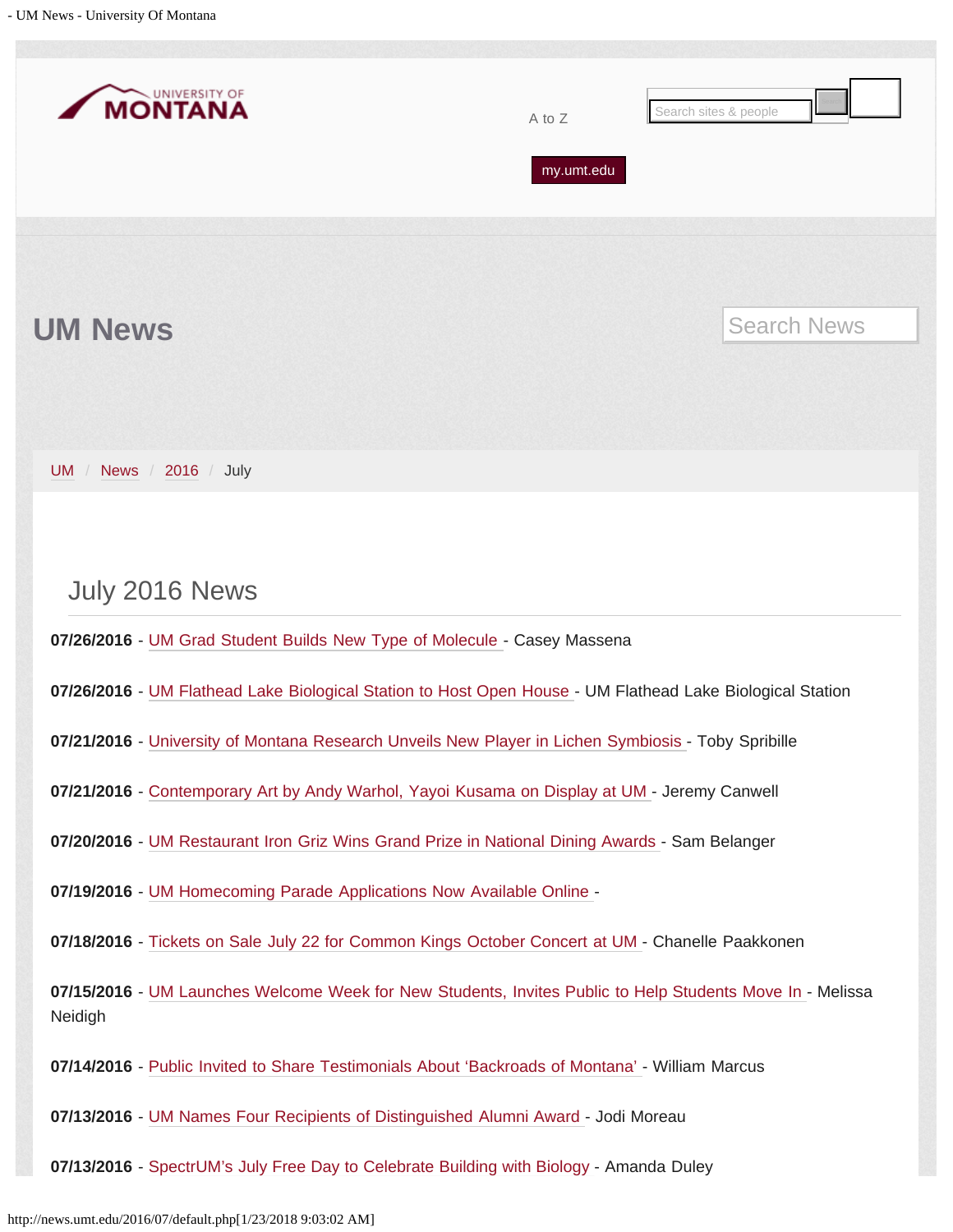**07/11/2016** - [UM to Launch Statewide Adaptive Bike, Recreation Initiative -](#page-34-0) Mindy Renfro

**07/08/2016** - [Public Invited to Observe Osprey Chicks Up Close -](#page-37-0) Dalit Guscio

**07/06/2016** - [UM Hires Director of Communications for the Office of the President -](#page-40-0) Royce C. Engstrom

**07/01/2016** - [UM Hosts International Conservationists for Seminar -](#page-42-0) Natalie Dawson



32 Campus Drive Missoula, MT 59812 Phone: (406) 243-2522 [news@umontana.edu](mailto:news@umontana.edu)

### **Get Involved**

[Submit a Calendar Event](http://umt.edu/urelations/info/submit_event.php) [Request a News Release](mailto:news@umontana.edu) [Suggest a Story Idea](mailto:thrive@umontana.edu)

**Quick Links**

[News Archive](http://www.umt.edu/urelations/pubs/NewsArchives.php) [Events Calendar](http://events.umt.edu/) University of Montana **Value 2018** [University Relations](http://www.umt.edu/urelations/) **University Relations** 

[About UM](http://www.umt.edu/about) | [Accessibility](http://www.umt.edu/accessibility/) | [Administration](http://www.umt.edu/administration) | [Contact UM](http://www.umt.edu/comments) | [Directory](http://www.umt.edu/directory) | [Employment](http://www.umt.edu/jobs) | [Safety](http://www.umt.edu/safety/) | [Privacy Policy](http://umt.edu/privacy/) | [Campus Map](http://map.umt.edu/)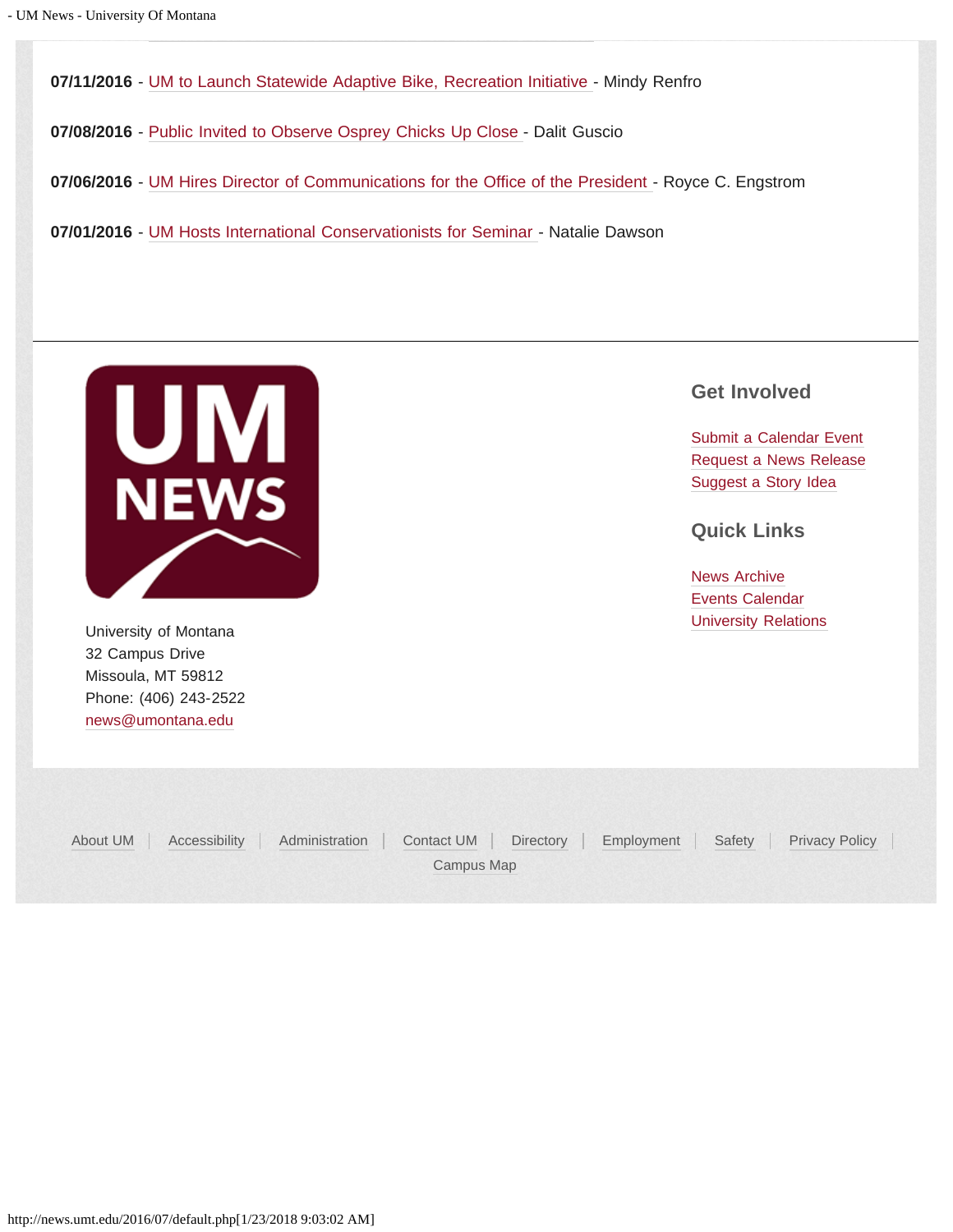<span id="page-3-0"></span>

## UM Grad Student Builds New Type of **Molecule**

### July 26, 2016

**MISSOULA** – A chemistry doctoral student at the University of Montana recently helped develop a new type of molecule, and his work was the cover story for a top scientific journal.

Casey Massena of Santa Cruz, California, works in the UM lab of Assistant Professor Orion Berryman. Massena's work was published in Angewandte Chemie International Edition, which has a global readership.

The article is online at [http://onlinelibrary.wiley.com/doi/10.1002/anie.201605440/full.](http://onlinelibrary.wiley.com/doi/10.1002/anie.201605440/full)

"I like building molecules because it's a long and challenging process with exciting moments of inspiration," Massena said. "Many of us in our lab have gone to bed thinking about molecules and woken up realizing we'd dreamt about them. As one of our collaborators in Germany describes it, what we do is the perfect balance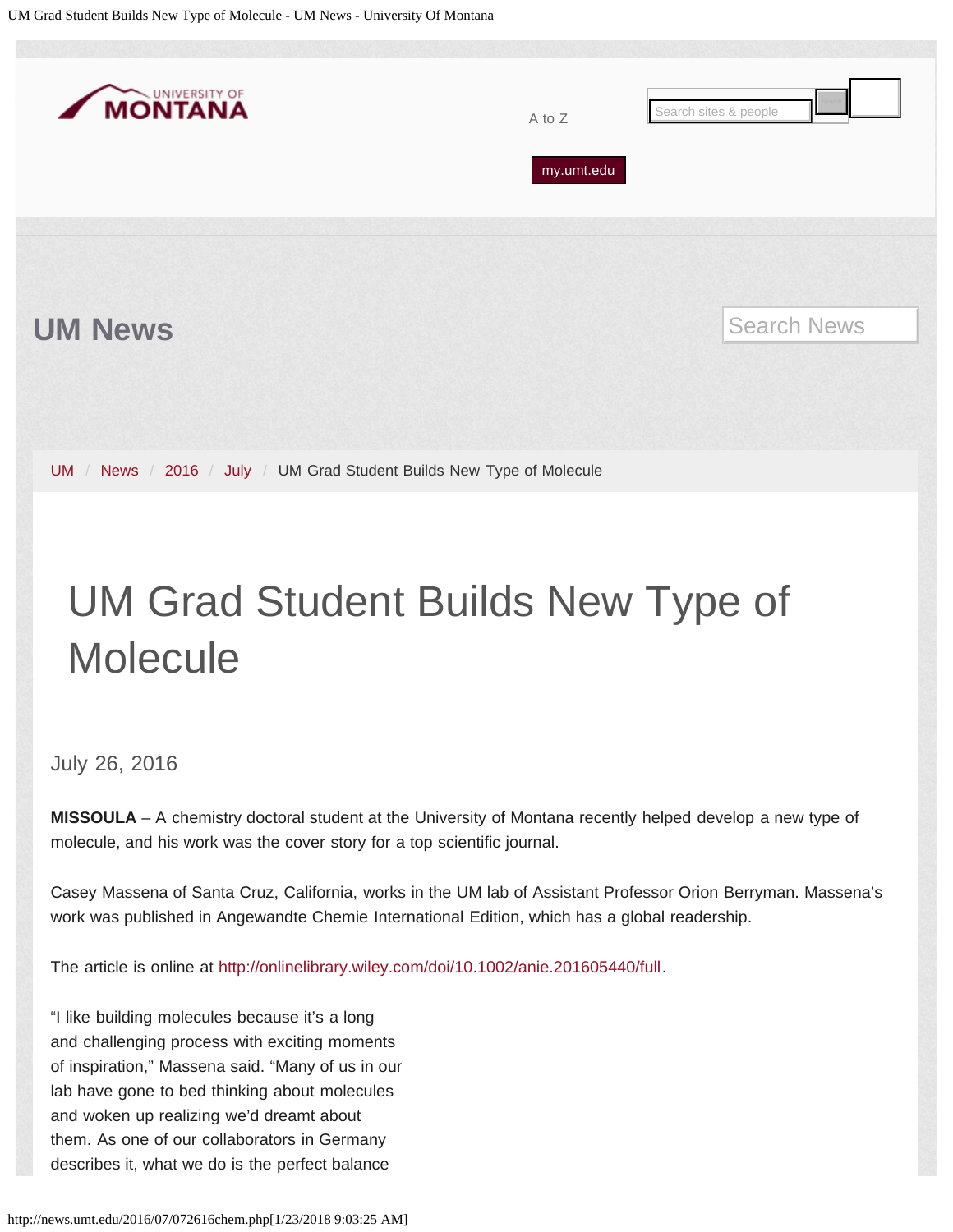

between logic and art."

Coil springs and handrails on spiral staircases are examples of helices. At the nanoscale, helical molecules are vital building blocks that give our bodies form and function – used to build important things like DNA or collagen.

Although nature has fashioned molecular helices for billions of years, chemists only have made synthetic versions within the past few decades. In particular, multi-strand anion helices, which involve multiple strands that wrap around negatively charged ions, are extremely rare. Using halogen bonding – electrostatic interactions that don't involve the permanent sharing of electrons – Massena and co-workers became the first to wrap three separate strands around iodide, which is added to salt.

"This project is a small but important step toward one day developing large and dynamic molecular machines with the potential to treat diseases, serve as efficient electronic components or endow materials with rare properties," Massena said.

"We feel very honored and excited about our contribution and the feedback we've received from the international community," Berryman said. "Our Department of Chemistry and Biochemistry at UM is doing top-notch science."

###

**Photo:** Casey Massena, a University of Montana doctoral candidate, holds a model of his new molecule produced by a 3-D printer. Orion Berryman's lab is developing 3-D printing for education and outreach purposes. (UM photo by Todd Goodrich)

**Contact:** Casey Massena, UM doctoral candidate, 406-241-8318, ; Orion Berryman, UM assistant professor of chemistry, 406-243-6805, [orion.berryman@umontana.edu.](mailto:orion.berryman@umontana.edu)

### **Get Involved**

[Submit a Calendar Event](http://umt.edu/urelations/info/submit_event.php) [Request a News Release](mailto:news@umontana.edu)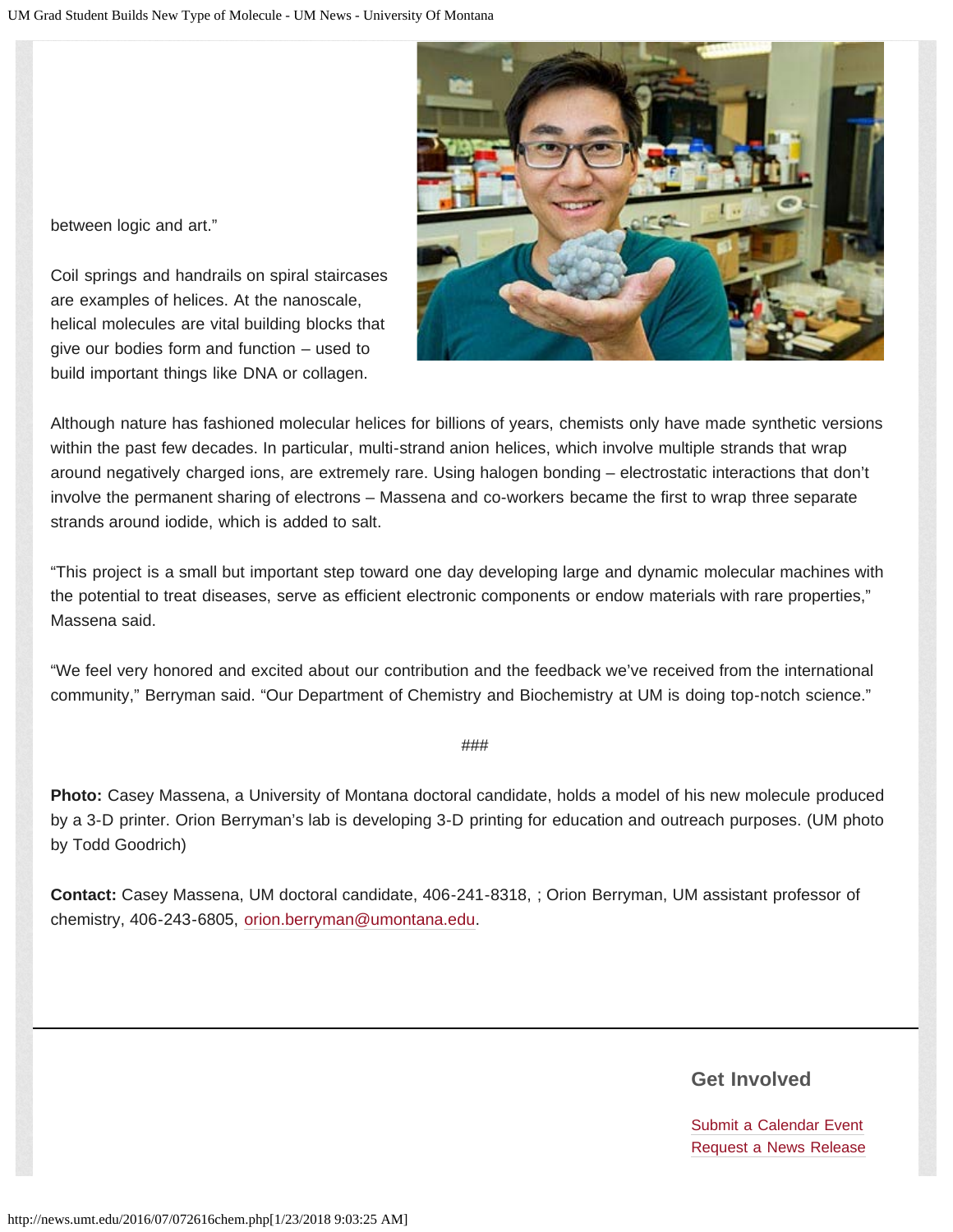

University of Montana **Value 2018** [University Relations](http://www.umt.edu/urelations/) **University Relations** 32 Campus Drive Missoula, MT 59812 Phone: (406) 243-2522 [news@umontana.edu](mailto:news@umontana.edu)

[Suggest a Story Idea](mailto:thrive@umontana.edu)

### **Quick Links**

| About UM |            | Accessibility   Administration   Contact UM   Directory   Employment   Safety   Privacy Policy |  |
|----------|------------|------------------------------------------------------------------------------------------------|--|
|          | Campus Map |                                                                                                |  |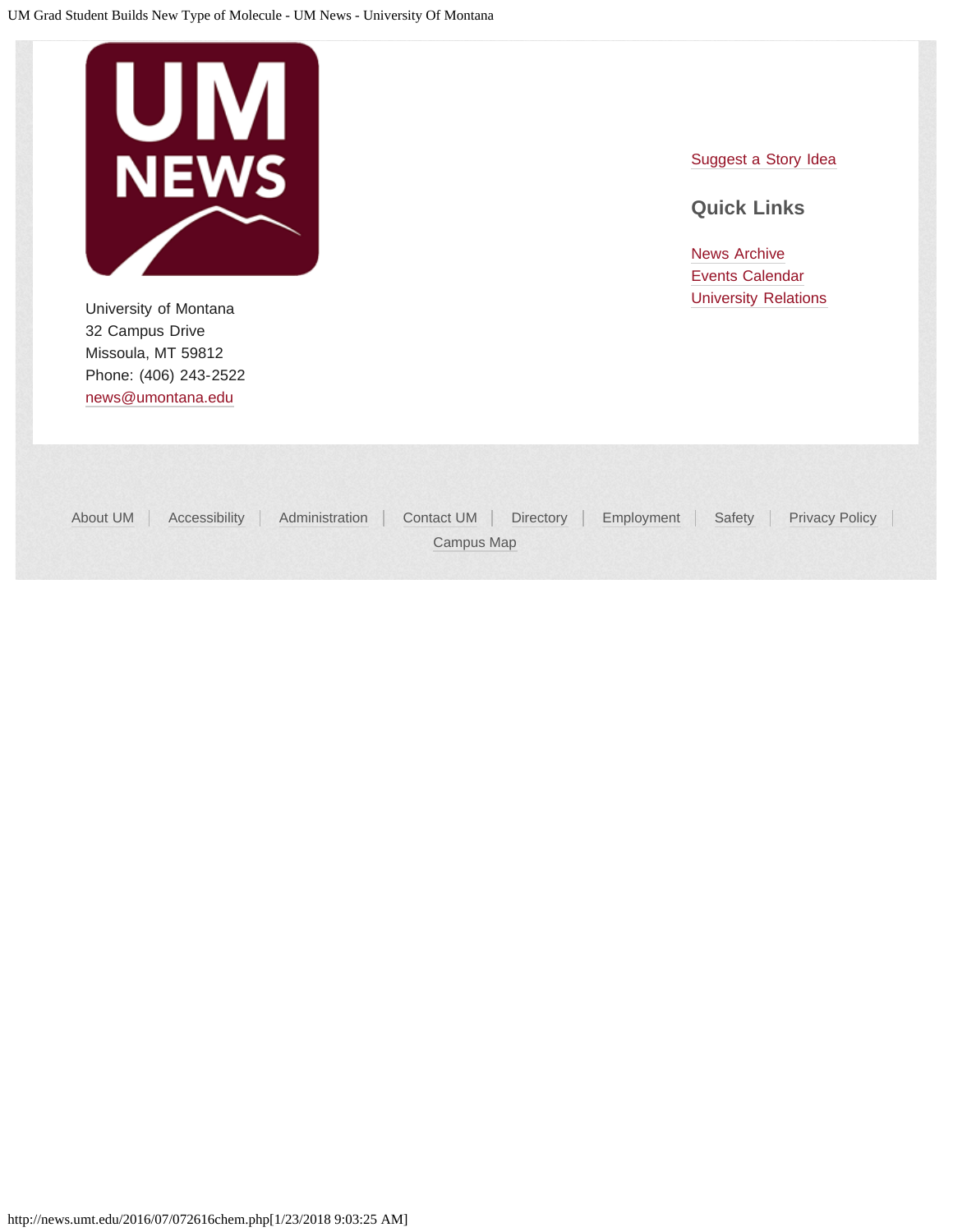<span id="page-6-0"></span>

# UM Flathead Lake Biological Station to Host Open House

July 26, 2016

**MISSOULA** – The University of Montana's Flathead Lake Biological Station will showcase raptors, mussel detection dogs and a big, lovable grizzly bear during its free open house from 1 to 5 p.m. Wednesday, Aug. 3.

The biological station is located 17.5 miles north of Polson and 14 miles south of Bigfork along Highway 35 on the east shore of Flathead Lake.

The public is invited to explore the station while learning about its research and education programs. This year's open house features boat trips and displays about FLBS science, particularly Flathead Lake and its watershed. Displays include stream, pond and lake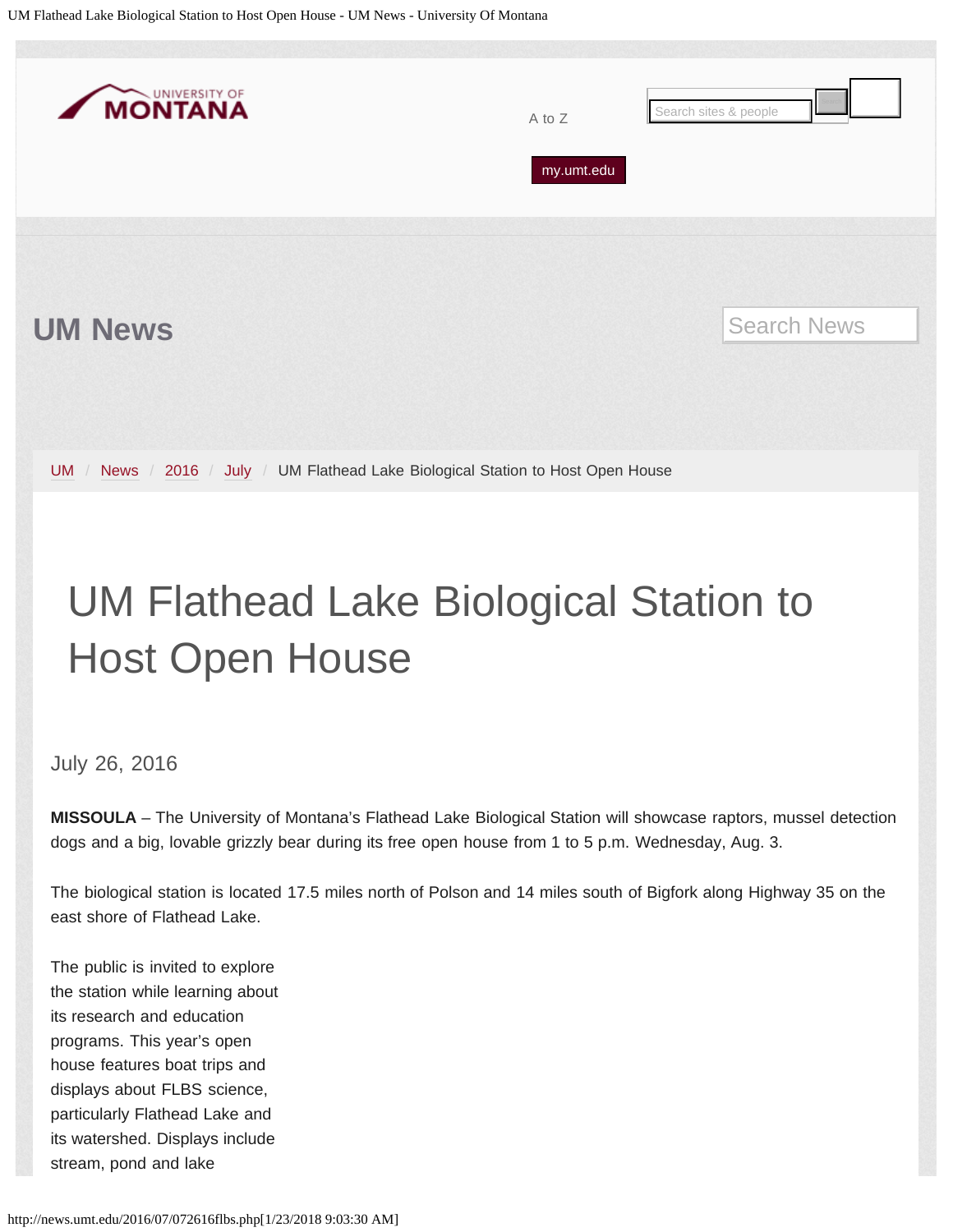

creatures; animal hides and skulls; and aquatic invasive species. There also will be an opportunity to meet and talk with FLBS researchers about their work.

### Additionally, UM mascot Monte

will entertain participants with his acrobatics and unpredictable antics from 1:30 to 2 p.m.; the Montana Bird Lady and live raptors – Jack the prairie falcon and Hawkeye the rough-legged hawk – will be on hand for presentations at 1, 1:30 and 2:15 p.m.; and aquatic invasive species detection dogs Rosebud and Ismay, who serve at Montana's watercraft inspection stations, will show off their skills and sensitive noses every half hour.

FLBS Director and UM Bierman Professor of Ecology Jim Elser will present "The Future of Science at the Bio Station" at 3:15 p.m.

Research boat cruises will leave shore at 1:10, 1:45, 2:20, 2:55 and 4:05 p.m. Attendees may reserve a space by picking up a ticket at the open house. Nature walks and guided station tours are scheduled for 1:45 and 4 p.m.

For more information about the Flathead Lake Biological Station, visit <http://flbs.umt.edu/>, <https://www.facebook.com/UMFLBS>or call 406-982-3301.

###

**Photo:** UM mascot Monte helps FLBS scientists study Flathead Lake.

**Contact:** UM Flathead Lake Biological Station, 406-982-3301, [flbs@flbs.umt.edu.](mailto:flbs@flbs.umt.edu)

### **Get Involved**

[Submit a Calendar Event](http://umt.edu/urelations/info/submit_event.php) [Request a News Release](mailto:news@umontana.edu)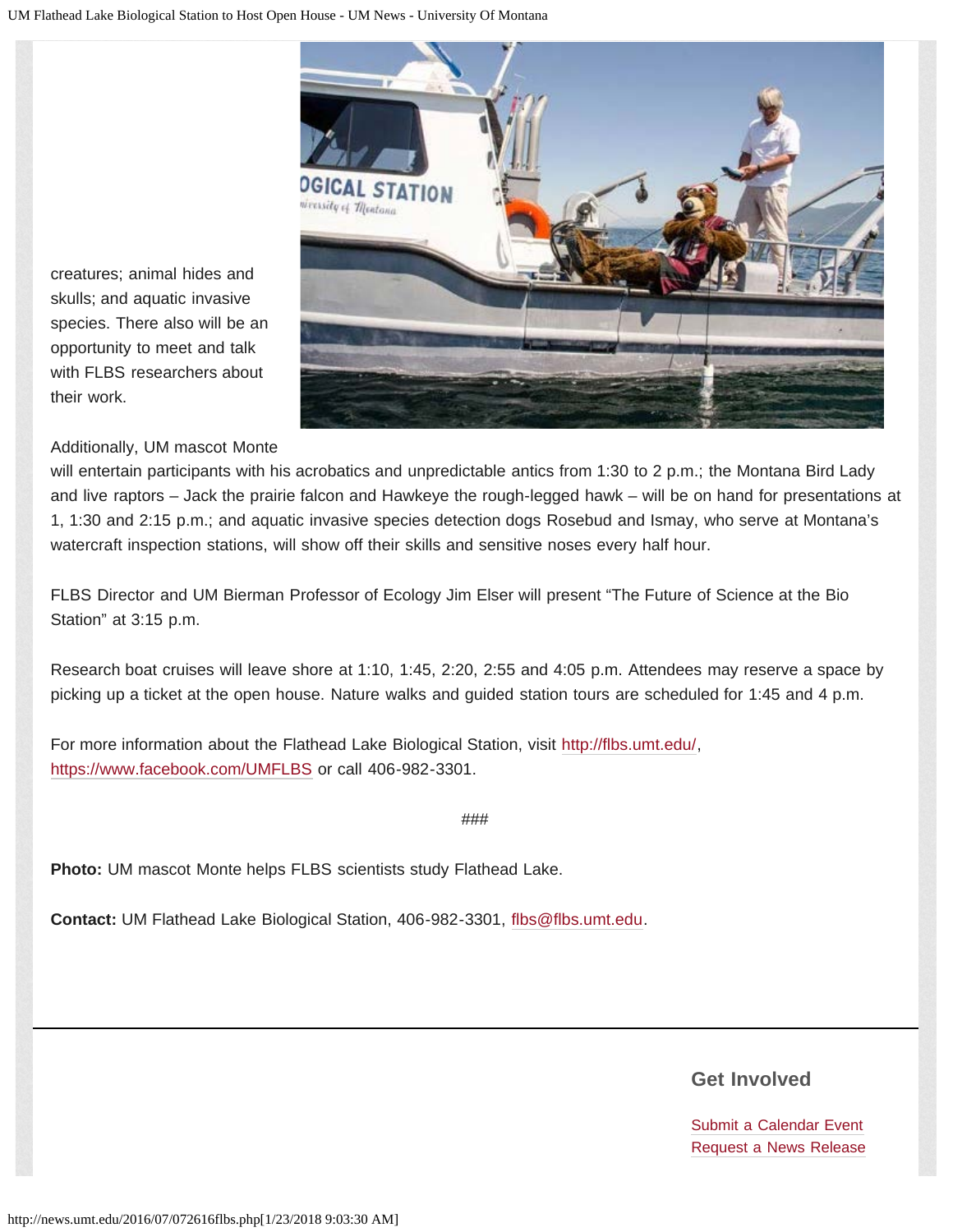

University of Montana **Value 2018** [University Relations](http://www.umt.edu/urelations/) **University Relations** 32 Campus Drive Missoula, MT 59812 Phone: (406) 243-2522 [news@umontana.edu](mailto:news@umontana.edu)

[Suggest a Story Idea](mailto:thrive@umontana.edu)

### **Quick Links**

| Accessibility<br>About UM | Administration Contact UM Directory Employment Safety Privacy Policy |  |  |
|---------------------------|----------------------------------------------------------------------|--|--|
|                           | Campus Map                                                           |  |  |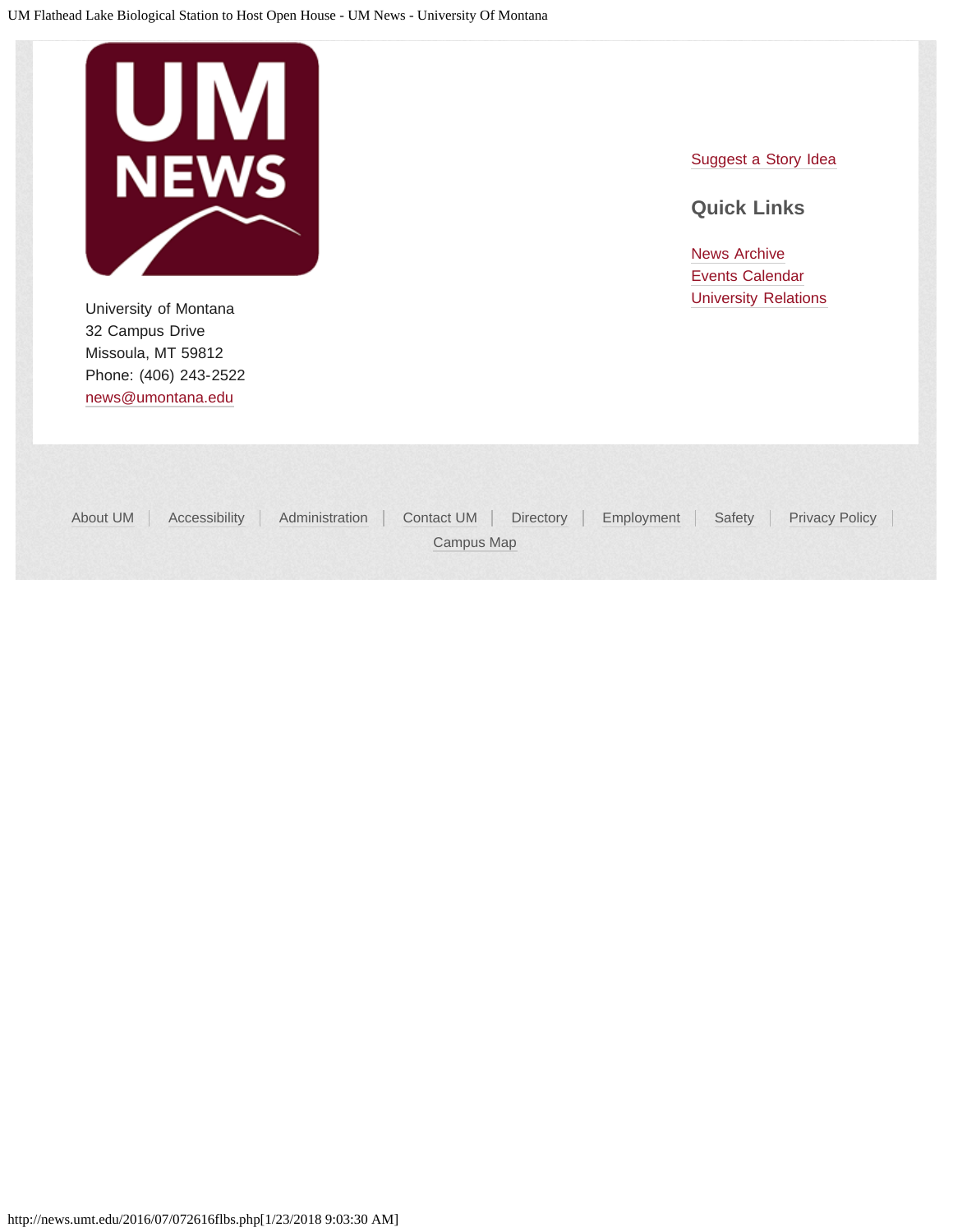<span id="page-9-0"></span>University of Montana Research Unveils New Player in Lichen Symbiosis - UM News - University Of Montana



## University of Montana Research Unveils New Player in Lichen Symbiosis

July 21, 2016

**MISSOULA** – Dating back nearly 150 years, a classic example of symbiosis has been the lichen: a mutually helpful relationship between an alga and a fungus.

Now, that well-known dualistic relationship is being challenged. Researchers at the University of Montana, working together with colleagues from Austria, Sweden and Purdue University, have found that some of the world's most common lichen species actually are composed of three partners – not the widely recognized two.

Their work, led by UM postdoctoral researcher Toby Spribille, will be published as the cover article in the July 29th issue of the journal Science. By using recent advances in genomic sequencing, the research team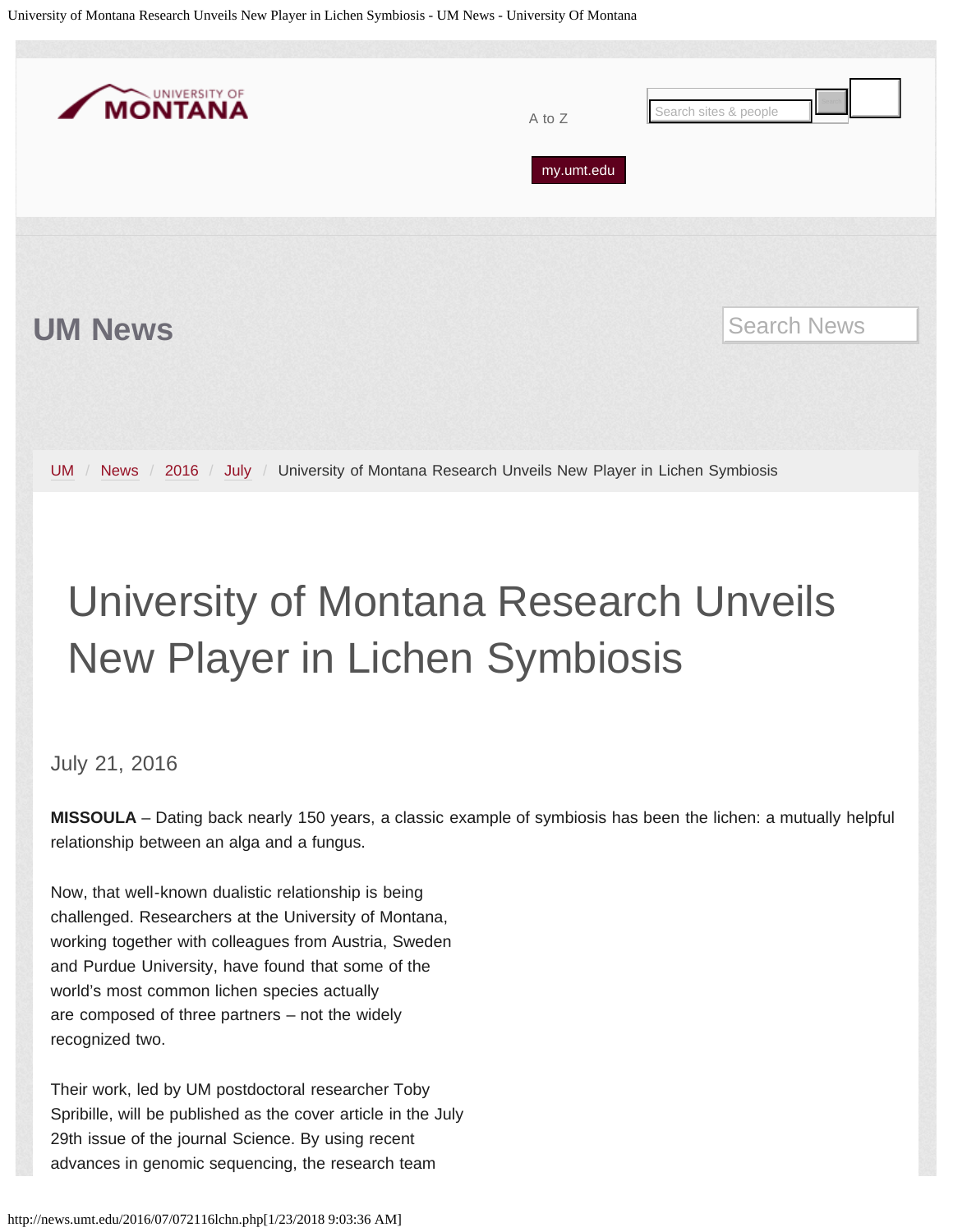showed that many lichens contain not only the expected alga (the photosynthesizing partner) and fungus, but also a previously unknown second fungus that had never before been detected.

"This is a pretty fundamental shake-up of what we thought we knew about the lichen symbiosis," Spribille said. "It forces a reassessment of basic assumptions about how lichens are formed and who does what in the symbiosis."

This discovery came about when Spribille, working as

part of UM microbiologist John McCutcheon's team, set out to answer why one of two closely related lichen species, common in western Montana, contains substances toxic to mammals while the other does not.

Previous DNA studies concluded that the toxic and nontoxic forms of the known fungal and algal partners of these lichens were identical, leaving unsolved the mystery of how one lichen acquires its toxic properties while the other does not. In fact, a longstanding riddle in lichen research has been that even in cases where the two known symbiotic partners are exactly the same, they sometimes combine to form lichens that differ wildly in appearance and in chemistry.

Spribille, who has studied the biology and taxonomy of lichens for 15 years, teamed up with McCutcheon, whose lab uses advanced genomic and microscopic tools to study insect symbioses, to see if they together could solve the mystery.

"When it comes to the study of lichens, he's one of the world's best – a really high-class scientist," McCutcheon said. "What my lab could offer was experience with genomics on difficult samples, and – because we traditionally work on insect systems – a different perspective on symbiosis."

> Spribille began by performing deep sequencing of ribonucleic

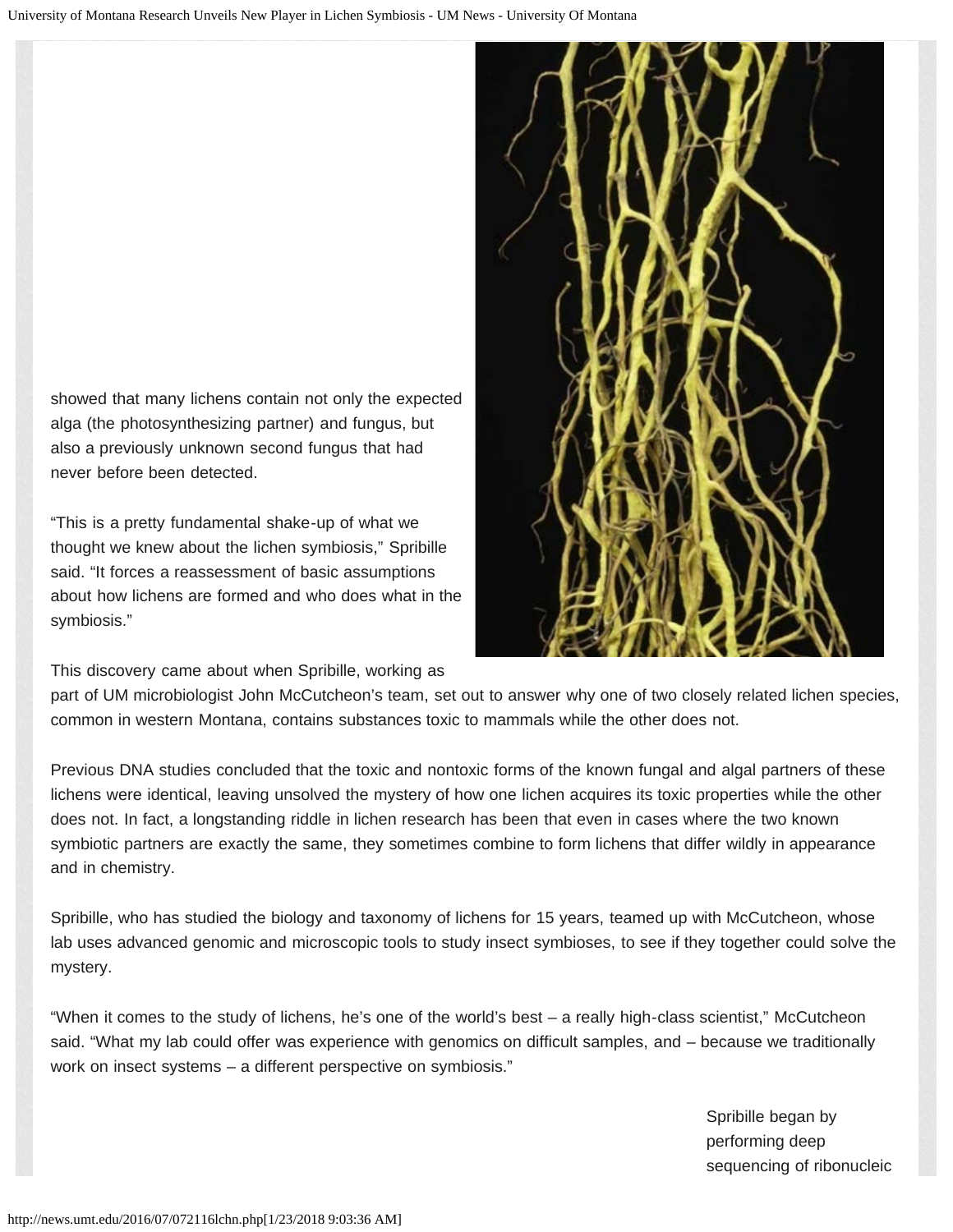

acid, or RNA, from lichens. He ground up whole lichens – both the toxic and nontoxic samples – and compared their RNA, whose job is to act as a messenger carrying instructions from DNA. To his surprise, he found that each lichen contained not one but two fungal species. What is more, he found that the toxic lichens contained far more of the extra fungus, which the team identified as a previously unknown form of yeast.

The researchers next began to suspect that this result was not an isolated phenomenon.

"We basically thought, 'What are the chances that we had picked the only lichen to have two fungi?'" Spribille said.

They began to check other lichens and eventually sampled material from all over the world. It turns out, the second fungus was found

in common lichens worldwide – from Antarctica and Japan to South America and the highlands of Ethiopia.

"It's everywhere," McCutcheon said. "This thing has basically been hidden in plain sight for more than 100 years. People were probably looking right at it, and they thought they knew what they were seeing, but they were actually seeing something else."

Now that the research team understands that the new fungus is globally distributed and seems to be an integral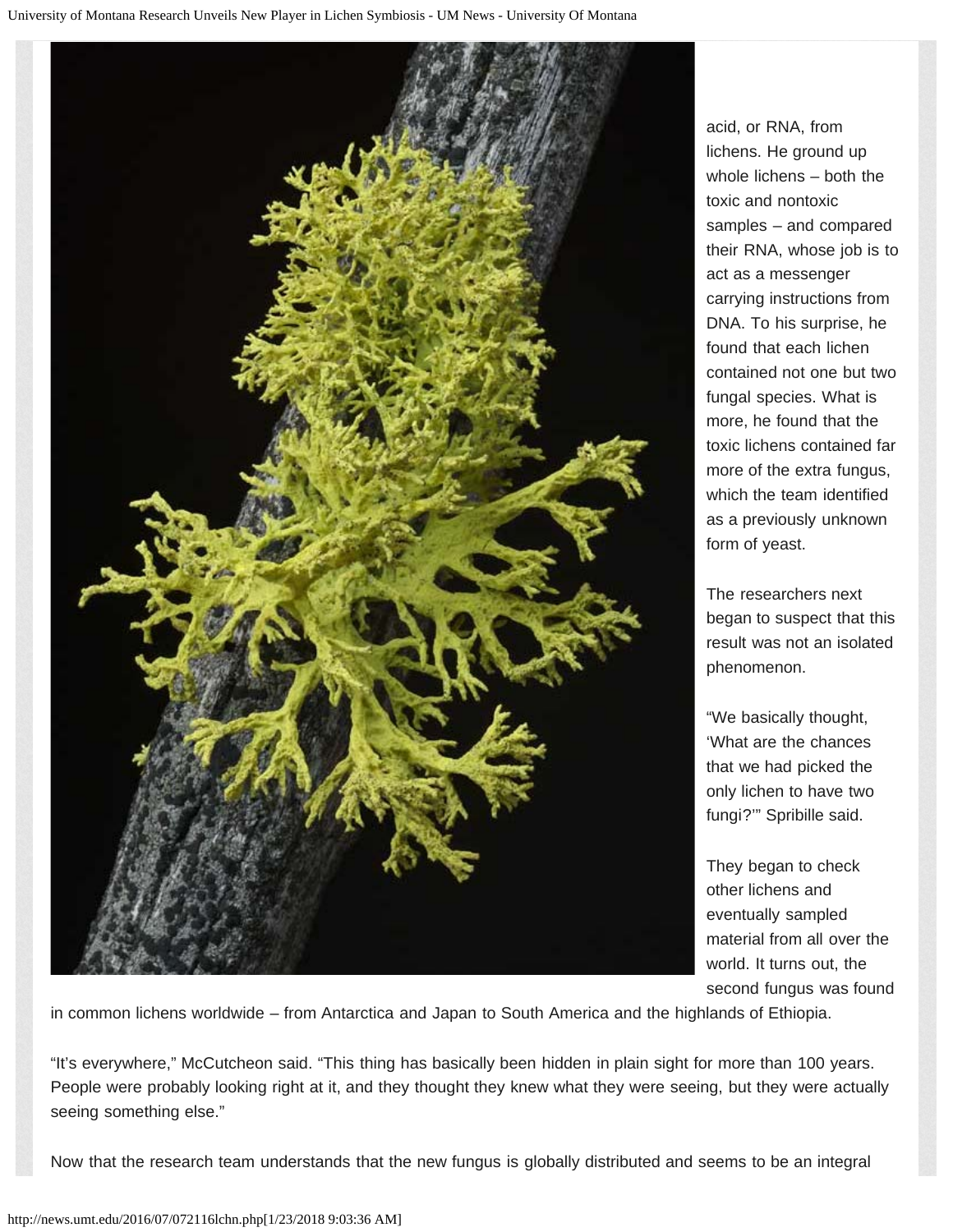part of the symbiosis, they will set out to understand what it really does.

"The word symbiosis in part comes from the study of lichens," McCutcheon said. "The textbook definition of lichen has always been restricted to one fungus and one fungus only. Our work shows that this definition doesn't seem to be correct."

The paper is available online at [http://science.sciencemag.org/lookup/doi/10.1126/science.aaf8287.](http://science.sciencemag.org/lookup/doi/10.1126/science.aaf8287)

###

**Contact:** Toby Spribille, UM postdoctoral researcher, UM Division of Biological Sciences, 011-43-660-839-2918, [toby.spribille@mso.umt.edu;](mailto:toby.spribille@mso.umt.edu) John McCutcheon, associate professor, UM Division of Biological Sciences, 406-243- 6071, [john.mccutcheon@umontana.edu.](mailto:john.mccutcheon@umontana.edu)



University of Montana **[University Relations](http://www.umt.edu/urelations/)** 32 Campus Drive Missoula, MT 59812 Phone: (406) 243-2522 [news@umontana.edu](mailto:news@umontana.edu)

### **Get Involved**

[Submit a Calendar Event](http://umt.edu/urelations/info/submit_event.php) [Request a News Release](mailto:news@umontana.edu) [Suggest a Story Idea](mailto:thrive@umontana.edu)

### **Quick Links**

| About UM   Accessibility   Administration   Contact UM   Directory   Employment   Safety   Privacy Policy<br>Campus Map |  |  |  |
|-------------------------------------------------------------------------------------------------------------------------|--|--|--|
|                                                                                                                         |  |  |  |
|                                                                                                                         |  |  |  |
|                                                                                                                         |  |  |  |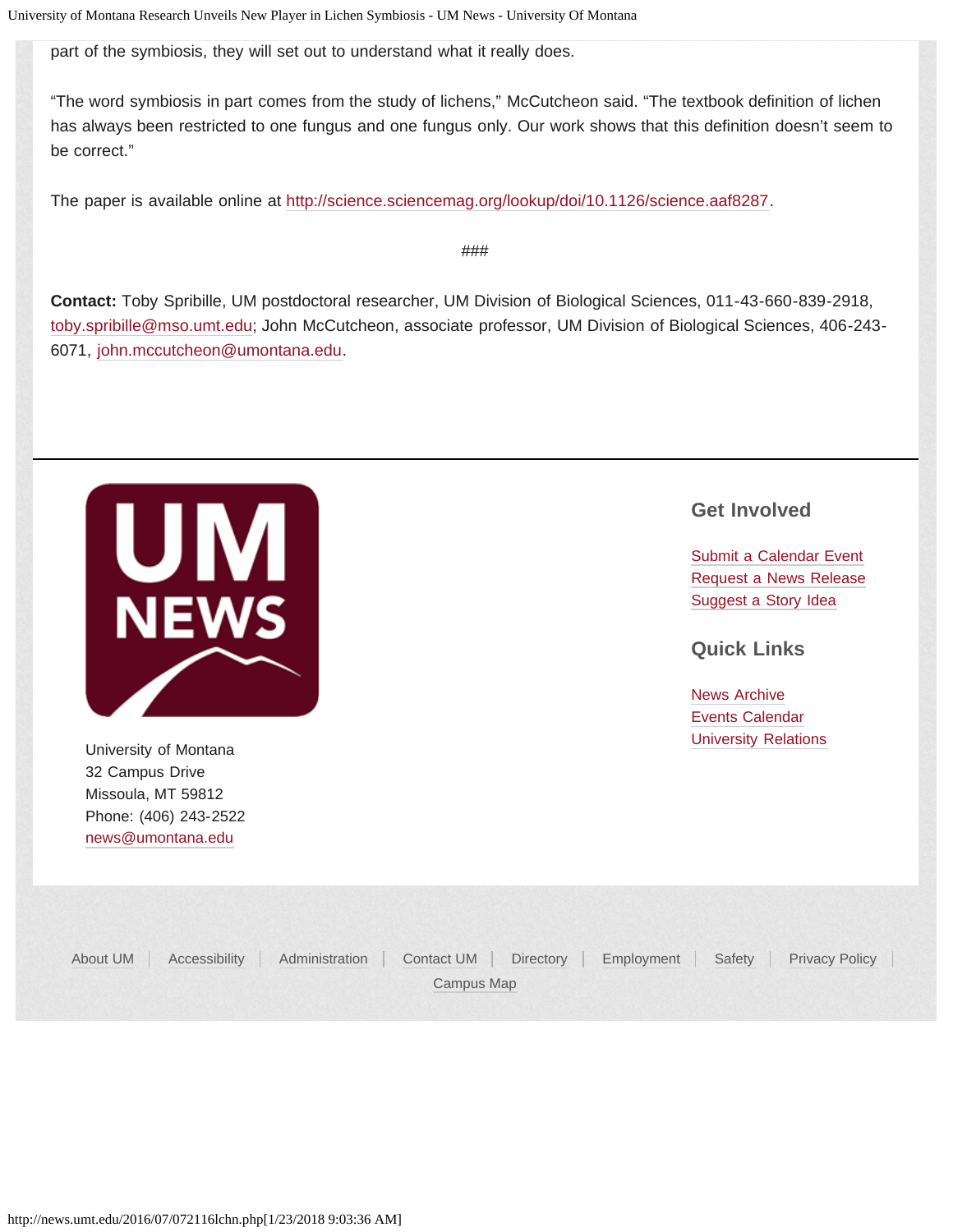<span id="page-13-0"></span>Contemporary Art by Andy Warhol, Yayoi Kusama on Display at UM - UM News - University Of Montana



# Contemporary Art by Andy Warhol, Yayoi Kusama on Display at UM

July 21, 2016

**MISSOULA** – "Two Multicolored Marilyns," a late painting by renowned pop-artist Andy Warhol, is on public display at the University of Montana from July 22 to Dec. 1. Also featured is the monumental "Wishing to See the Night Sky," a recent painting by resurgent Japanese artist Yayoi Kusama.

The artworks are on loan to the Montana Museum of Art & Culture as part of Visiting Masterpieces, MMAC's ongoing program to highlight masterworks by important historic and contemporary artists in private collections. The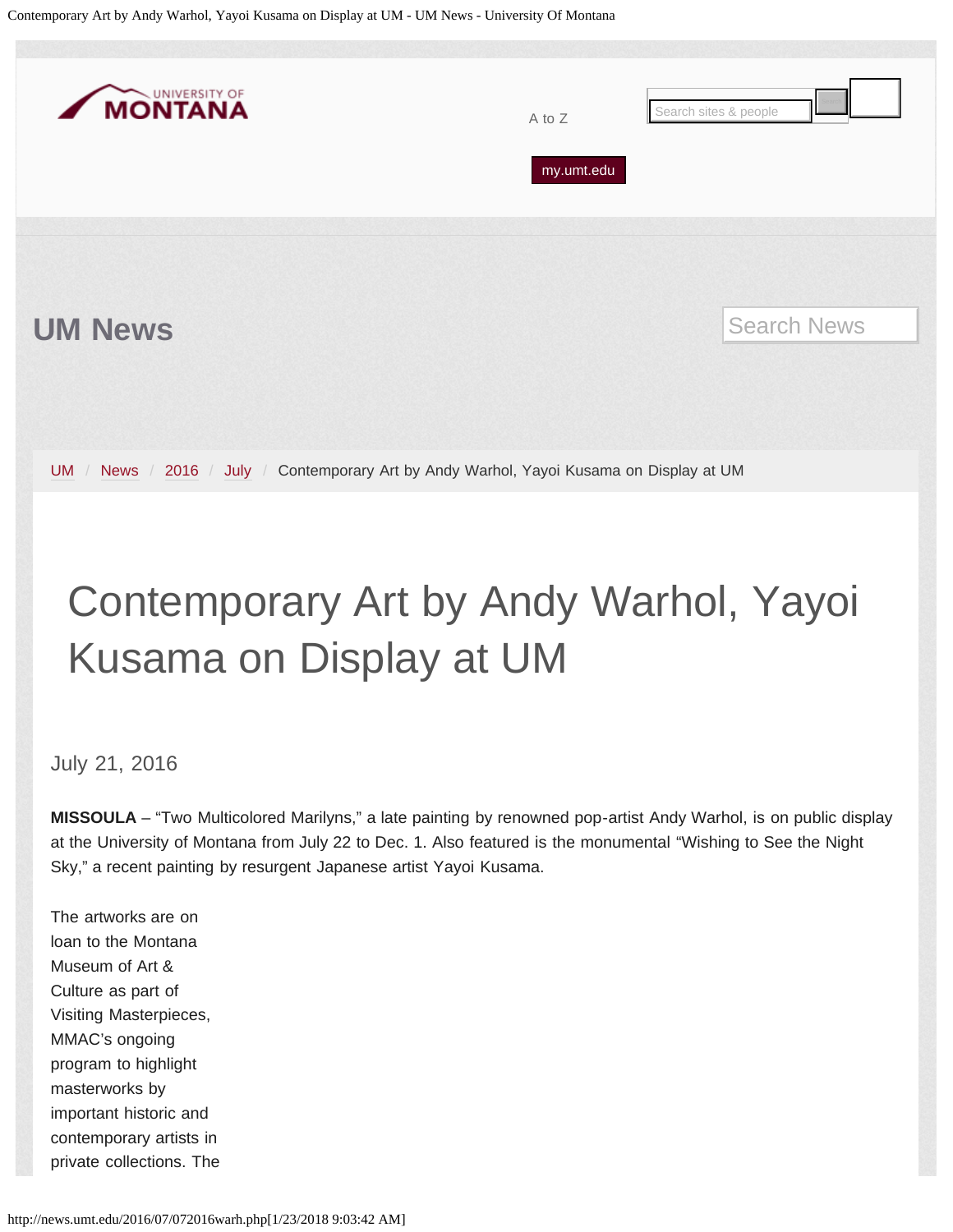

paintings may be viewed in the Office of the President reception area located in Main Hall, which has public hours from 8 a.m. to 5

p.m. Monday through Friday, except during University holidays.

Perhaps best known for the "Campbell's Soup Cans" and "Brillo Boxes" he created in the early '60s, Warhol remains one of the most recognized American artists of the 20th century. In the weeks after Marilyn Monroe's death in August 1962, Warhol began producing silkscreen portraits of her based on a publicity photograph from the film "Niagara." He went on to produce other multiples like "Two Multicolored Marilyns" up to his death in 1987, depicting film stars and other celebrities, from Brigitte Bardot, Lana Turner and Elvis Presley to Queen Elizabeth II, Mao Tse Tung and Jacqueline Kennedy.

> Scholars frequently describe Kusama's creative practice of covering surfaces with meticulous, repetitive patterns as "obsessive." "Wishing to See the Night Sky," is a continuation of the large abstractions she first created after moving to New York City from her native Japan in the late '50s. Kusama aptly referred to these early paintings as "infinity nets," and they were a direct response to the prevailing abstract expressionism of the time. Her frequent practice of joining individual elements together into a continuous whole may evoke the forms she saw as a girl on her family's seed farm and flower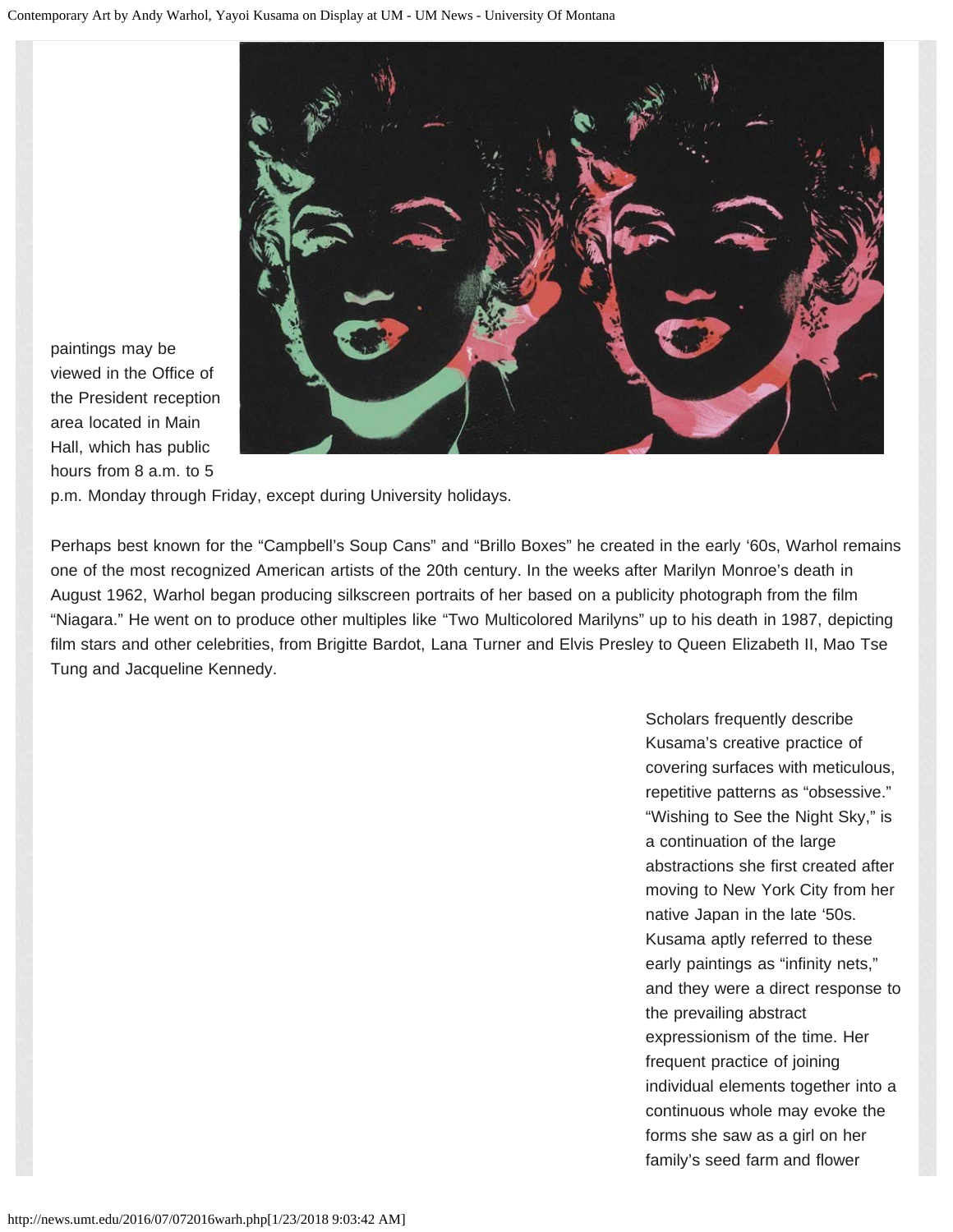

nursery.

Kusama is known for transcending minimalism and pop-art styles that surged in postwar American art. Critics also cite her psychiatric

issues, which intensified upon her return to Japan in 1973, as central to her creative output. Indeed, the artist describes her art as a therapeutic outlet to cope with hallucinations that have haunted her since childhood. Kusama works primarily in a studio she built not far from the asylum where she has lived since her return to Japan.

For more information call MMAC at 406-243-2019 or visit [http://www.umt.edu/montanamuseum/](http://www.umt.edu/montanamuseum).

**Contact:** Jeremy Canwell, curator of art, Montana Museum of Art & Culture, 406-243-2019, [jeremy.canwell@mso.umt.edu.](mailto:jeremy.canwell@mso.umt.edu)

**Get Involved**

[Submit a Calendar Event](http://umt.edu/urelations/info/submit_event.php) [Request a News Release](mailto:news@umontana.edu) [Suggest a Story Idea](mailto:thrive@umontana.edu)

**Quick Links**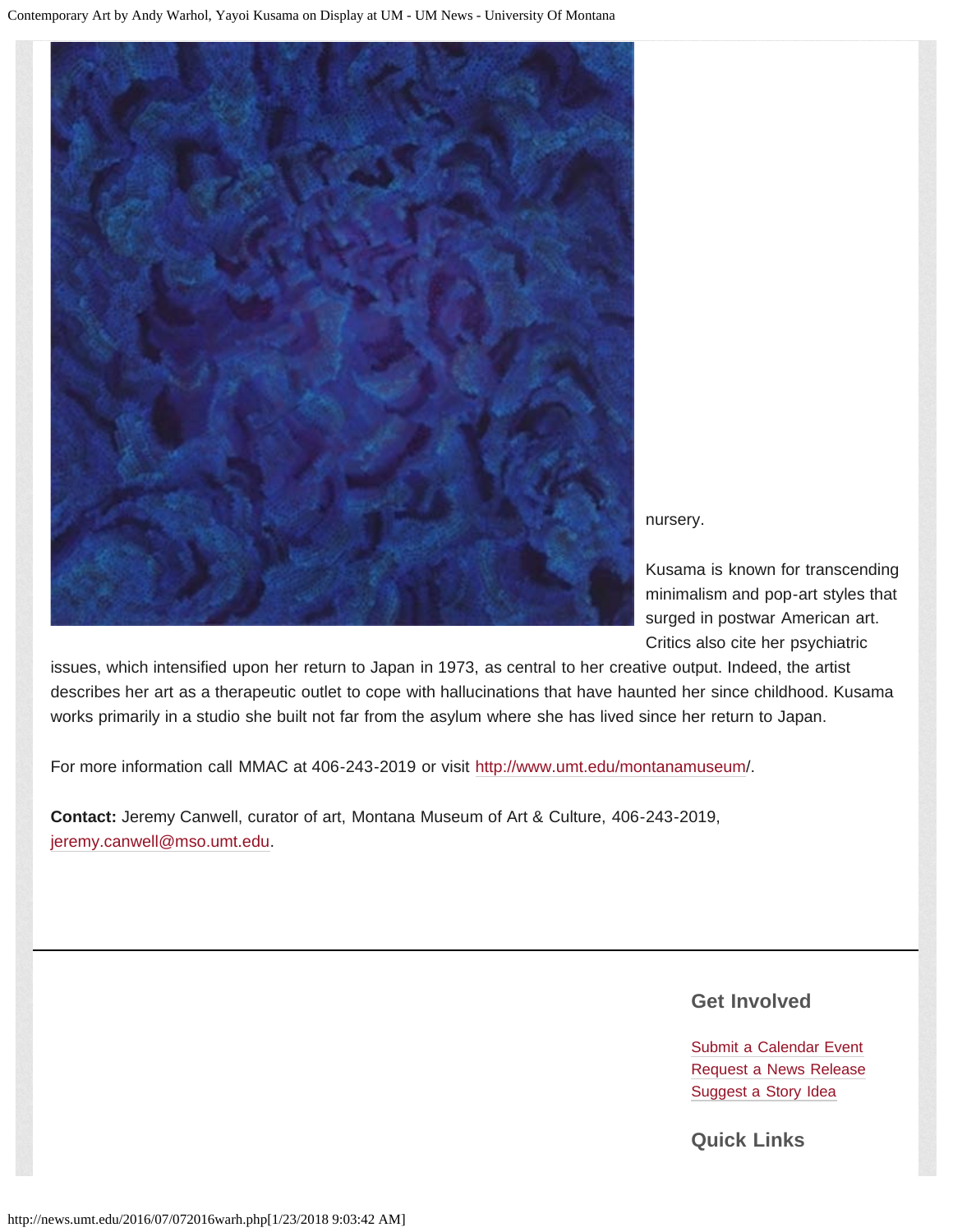

University of Montana **Value 2018** [University Relations](http://www.umt.edu/urelations/) **University Relations** 32 Campus Drive Missoula, MT 59812 Phone: (406) 243-2522 [news@umontana.edu](mailto:news@umontana.edu)

| About UM | Accessibility Administration Contact UM Directory Employment Safety Privacy Policy |            |  |  |
|----------|------------------------------------------------------------------------------------|------------|--|--|
|          |                                                                                    | Campus Map |  |  |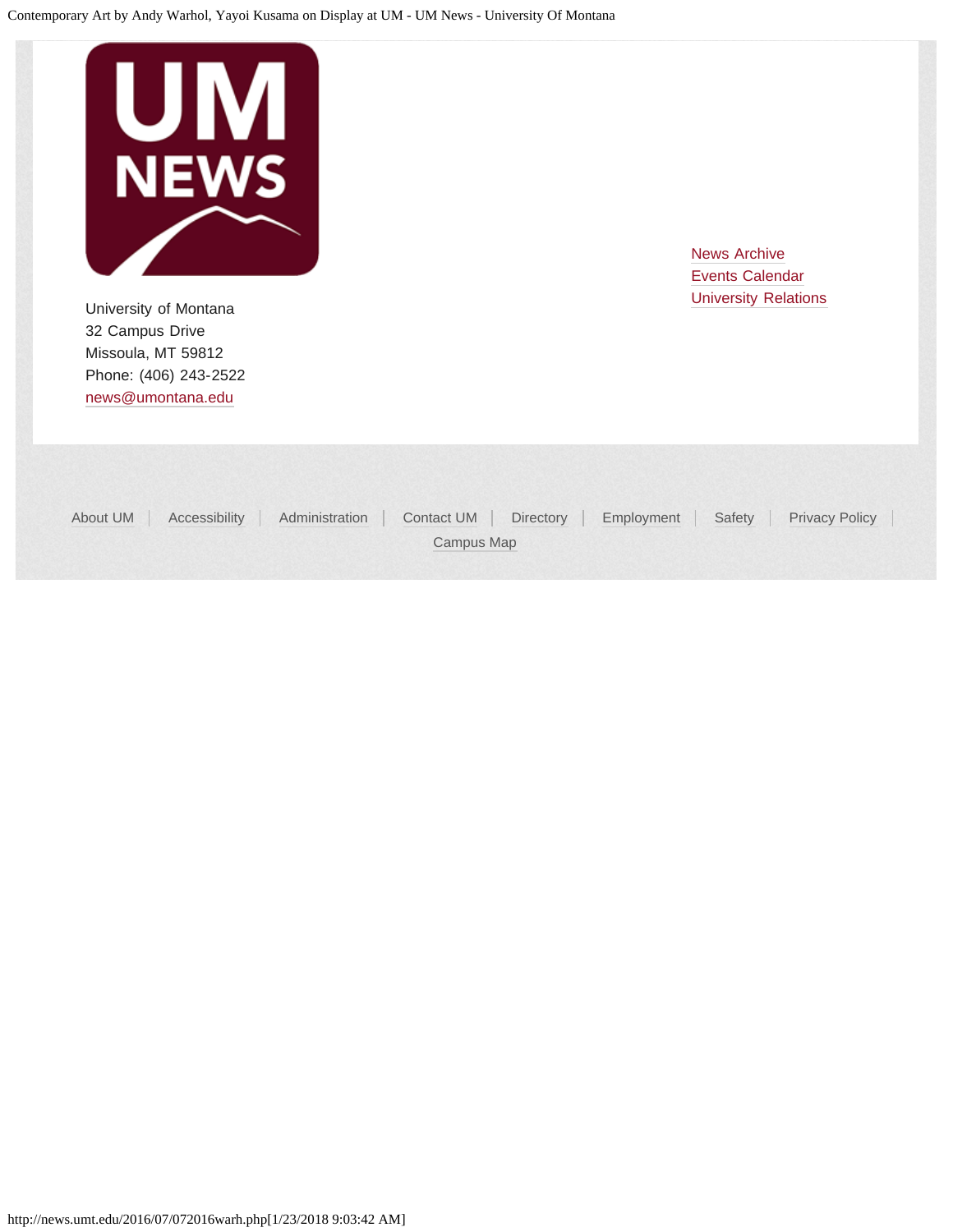<span id="page-17-0"></span>UM Restaurant Iron Griz Wins Grand Prize in National Dining Awards - UM News - University Of Montana



# UM Restaurant Iron Griz Wins Grand Prize in National Dining Awards

July 20, 2016

**MISSOULA** – The National Association of College and University Food Services awarded the University of Montana's Iron Griz – An American Bistro the grand prize in its 2016 Loyal E. Horton Dining Awards.

The Iron Griz, located at the UM Golf Course, began operating one year ago after an extensive renovation of the club house building.

More than 80 colleges and universities across the United States, Canada and Mexico submitted entries in six categories, and a team of six judges examined each entry before carefully selecting top candidates in each category.

The Iron Griz first earned the gold award in the single-concept retail operation category for a large university. From this elite group of gold-award winning operations, it was recently selected as a grand prize winner.

"The Loyal E. Horton Award is the highest accolade a venue can receive for facility, concept, marketing and menu design in our industry," said Mark LoParco, director of UM Dining. "The awards showcase the best of collegiate food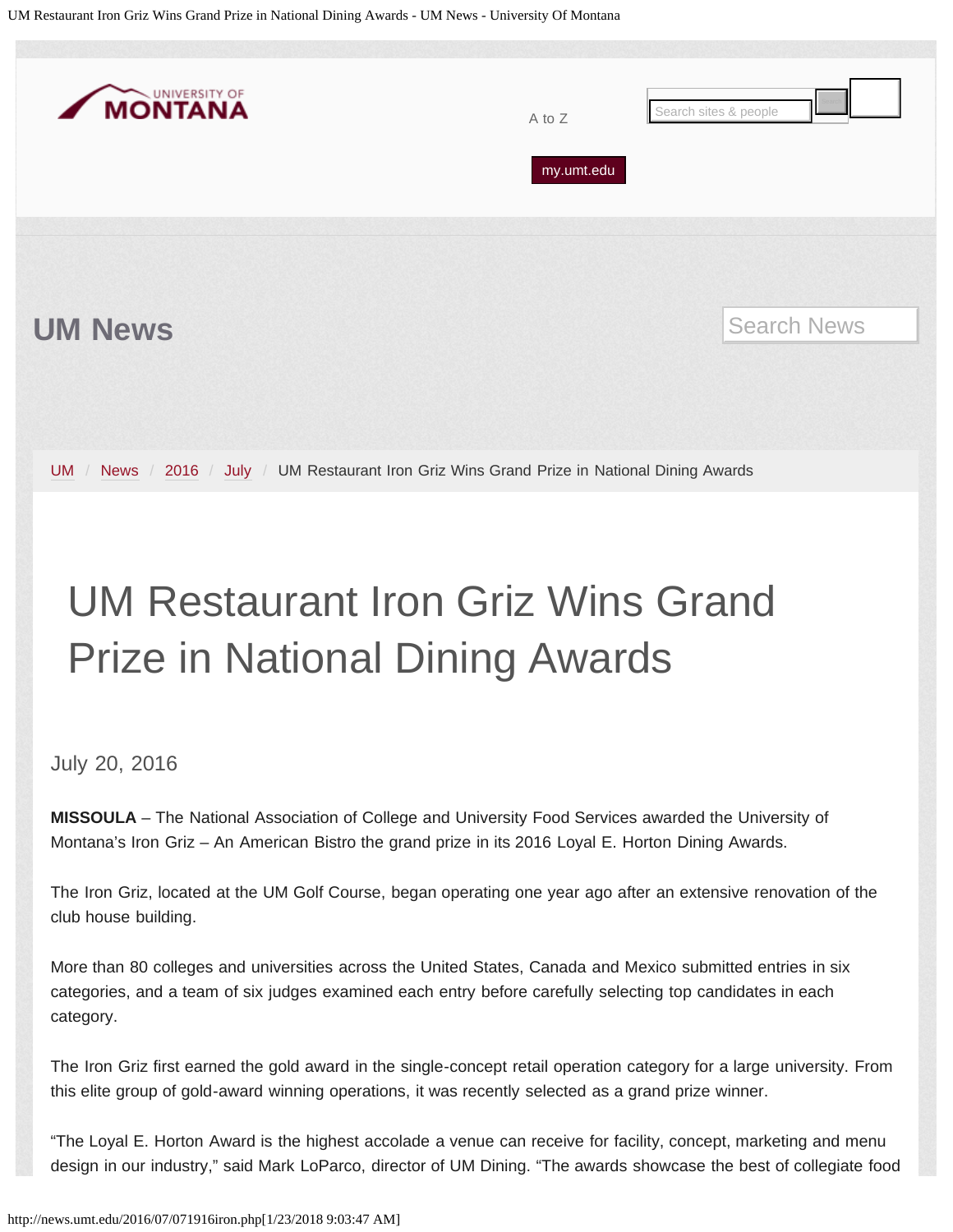service concepts across the country."

The Iron Griz offers American cuisine featuring seasonal ingredients from local farmers, purchased through the UM Farm to College Program, as well as produce from UM Dining gardens. The beef is USDA Prime wagyu from **Belgrade**. The Iron Griz is open for lunch and dinner seven days a week. The restaurant is located at 515 South Ave. E. For additional information, visit [http://www.irongriz.com/.](http://www.irongriz.com/)

###

**Contact:** Sam Belanger, UM Dining director of marketing, 406-243-5089, [samuel.belanger@mso.umt.edu.](mailto:samuel.belanger@mso.umt.edu)



32 Campus Drive Missoula, MT 59812 Phone: (406) 243-2522 [news@umontana.edu](mailto:news@umontana.edu)

### **Get Involved**

[Submit a Calendar Event](http://umt.edu/urelations/info/submit_event.php) [Request a News Release](mailto:news@umontana.edu) [Suggest a Story Idea](mailto:thrive@umontana.edu)

**Quick Links**

[News Archive](http://www.umt.edu/urelations/pubs/NewsArchives.php) [Events Calendar](http://events.umt.edu/) University of Montana **[University Relations](http://www.umt.edu/urelations/)** 

| About UM | Accessibility   Administration   Contact UM   Directory   Employment   Safety   Privacy Policy |            |  |  |
|----------|------------------------------------------------------------------------------------------------|------------|--|--|
|          |                                                                                                | Campus Map |  |  |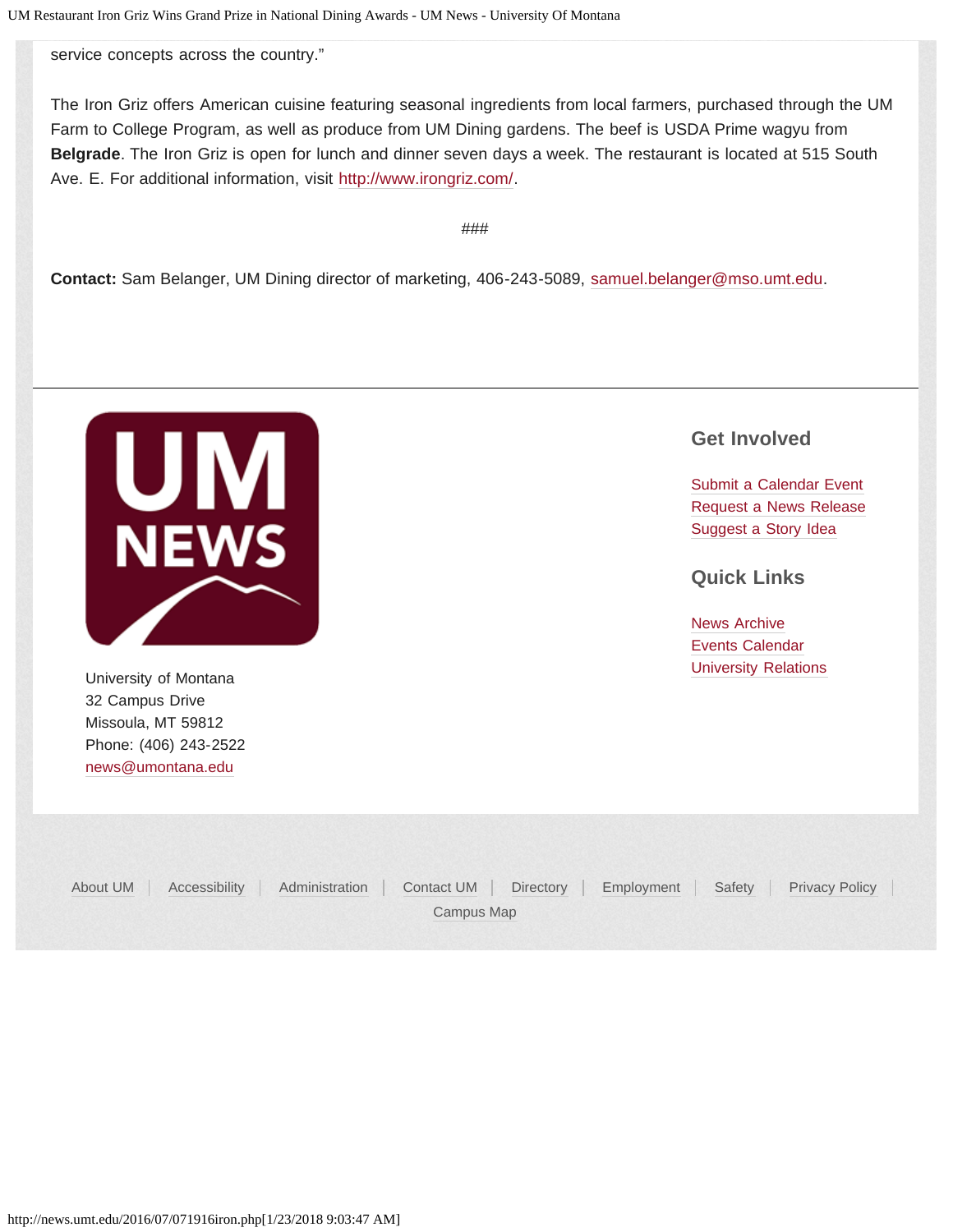<span id="page-19-0"></span>

## UM Homecoming Parade Applications Now Available Online

July 19, 2016

**MISSOULA** – Applications now are available for entry into this year's University of Montana Homecoming Parade, to take place at 10 a.m. Saturday, Oct. 1, in downtown Missoula. This year's Homecoming theme is "Under the Big Sky."

Applications are available online at [http://www.grizalum.com](http://www.grizalum.com/) or by calling 406-243-5211 or toll-free at 1-877-862- 5867. Applications also may be picked up in person at the Missoula Chamber of Commerce, located at 825 E. Front St., or at the UM Office of Alumni Relations and Alumni Association, located in Brantly Hall Room 115 on campus.

Applications must be received by Friday, Sept. 9, to be eligible for the \$30 early-bird fee. Applications received after Sept. 9 will require a \$35 registration fee, and the final deadline to submit entries is 5 p.m. Friday, Sept. 16.

For more information call the UM Office of Alumni Relations at 406-243-5211 or email [alumni@umontana.edu.](mailto:alumni@umontana.edu)

###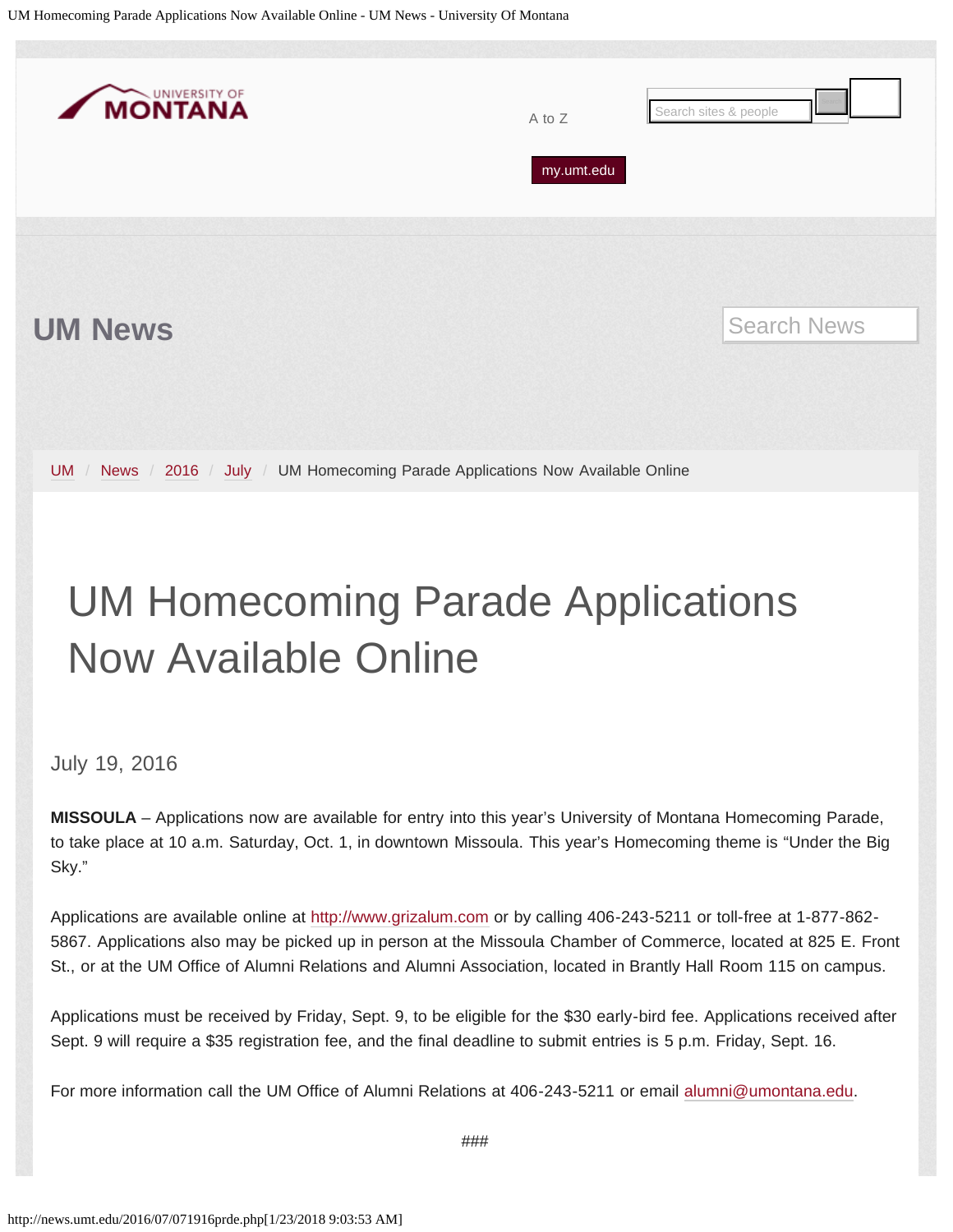**Contact:** UM Office of Alumni Relations and Alumni Association, 406-243-5211, [alumni@umontana.edu.](mailto:alumni@umontana.edu)



32 Campus Drive Missoula, MT 59812 Phone: (406) 243-2522 [news@umontana.edu](mailto:news@umontana.edu)

### **Get Involved**

[Submit a Calendar Event](http://umt.edu/urelations/info/submit_event.php) [Request a News Release](mailto:news@umontana.edu) [Suggest a Story Idea](mailto:thrive@umontana.edu)

**Quick Links**

[News Archive](http://www.umt.edu/urelations/pubs/NewsArchives.php) [Events Calendar](http://events.umt.edu/) University of Montana **[University Relations](http://www.umt.edu/urelations/)** 

|  | About UM   Accessibility   Administration   Contact UM   Directory   Employment   Safety   Privacy Policy |            |  |  |  |
|--|-----------------------------------------------------------------------------------------------------------|------------|--|--|--|
|  |                                                                                                           | Campus Map |  |  |  |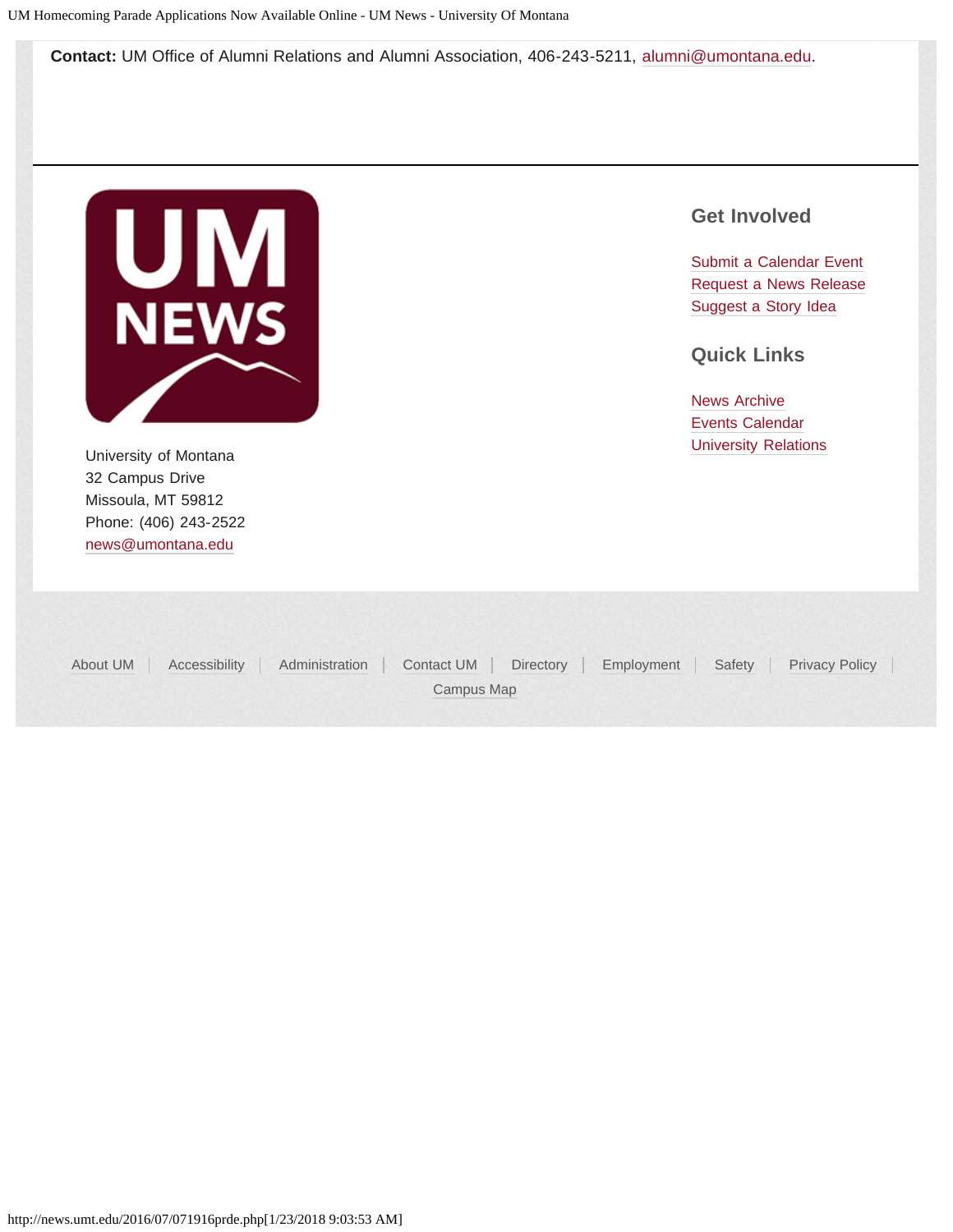<span id="page-21-0"></span>Tickets on Sale July 22 for Common Kings October Concert at UM - UM News - University Of Montana



## Tickets on Sale July 22 for Common Kings October Concert at UM

July 18, 2016

**MISSOULA** – Common Kings will bring their array of headrocking beats, feel-good vibes and emotional fever to the University of Montana on Wednesday, Oct. 12. The concert will be held in the University Center Ballroom.

Tickets for the show, which is co-presented by UM Productions and 1111 Presents, go on sale 10 a.m. MST Friday, July 22. They cost \$15 for a student and \$20 for the general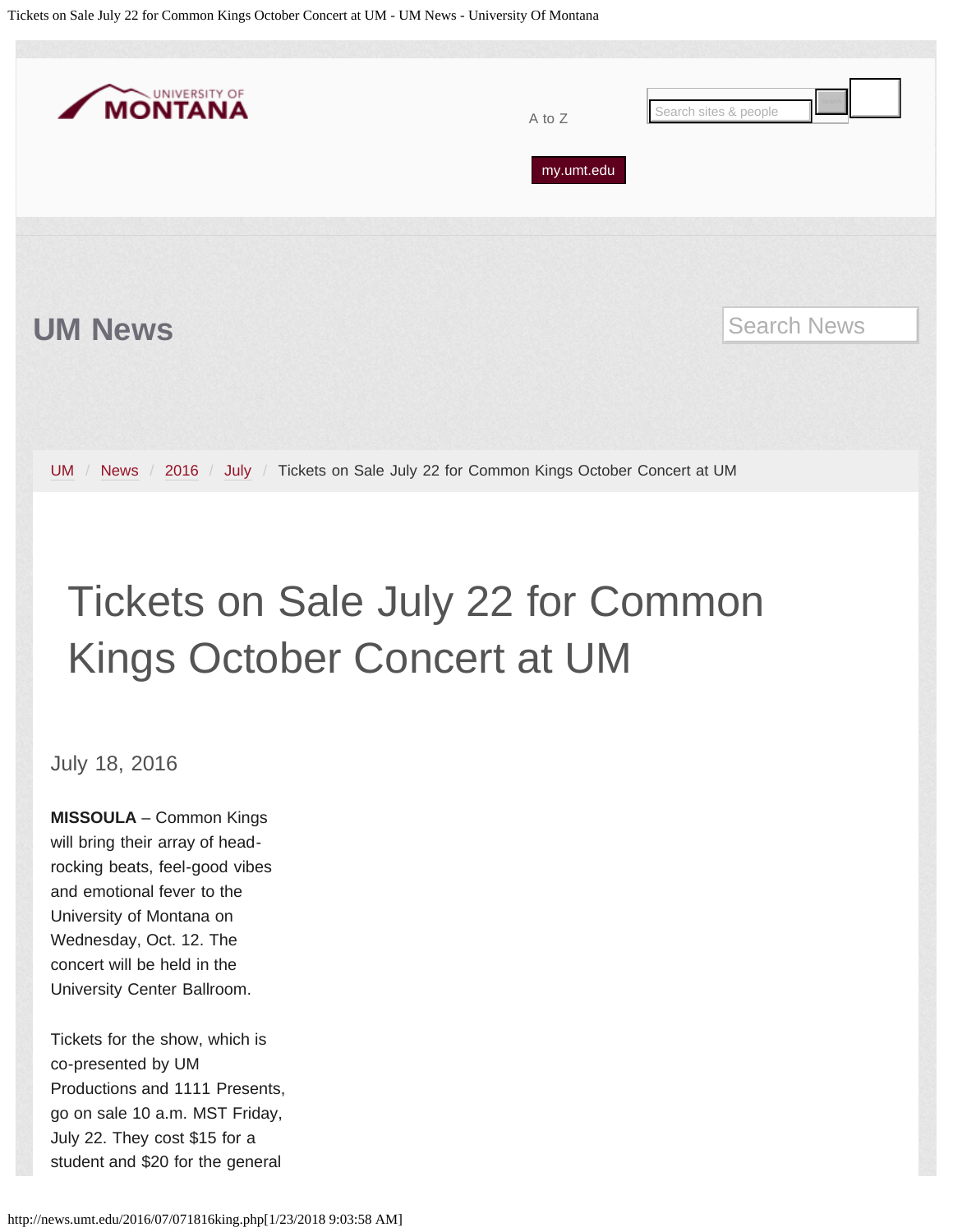

public and can be purchased online at

[https://www.ticketfly.com/purchase/event/1255679?utm\\_medium=bks,](https://www.ticketfly.com/purchase/event/1255679?utm_medium=bks) at The Source in the University Center and at Rockin' Rudy's.

The majority of Common Kings were born in the South Pacific, and raised in Orange County, California. Growing up with households full of colorful personality and vibrant passions for music, Common Kings' members grew up forming individual musical paths. This musical journey involved mimicking and listening to artists such as Van Morrison, Stevie Wonder, George Benson, Jim Croce, Michael Jackson, The Who, Led Zepplin, Gypsy Kings, Bob Marley and more. The Common Kings' own unique sound has been influenced by the culmination of these genres and styles.

With the current success of reaching over 350,000 single downloads the Common Kings' will soon release their fulllength debut album.

For more information call UM Productions Marketing Coordinator Chanelle Paakkonen at 406-243-4719 or email [marketing@umproductions.org.](mailto:marketing@umproductions.org)

###

**Contact:** Chanelle Paakkonen, marketing coordinator, UM Productions, 406-243-4719, [marketing@umproductions.org.](mailto:marketing@umproductions.org)

**Get Involved**

[Submit a Calendar Event](http://umt.edu/urelations/info/submit_event.php)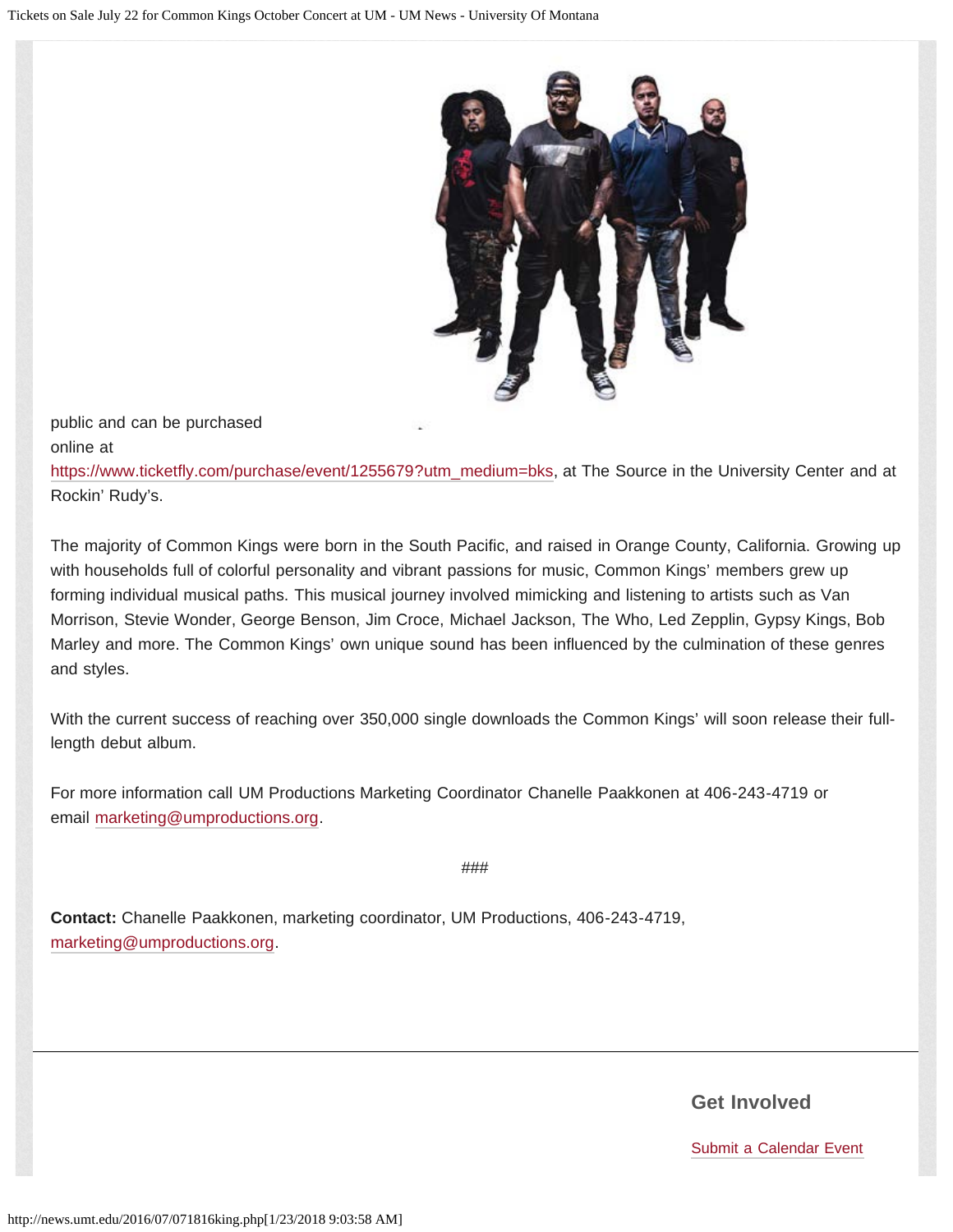

University of Montana **Value 2018** [University Relations](http://www.umt.edu/urelations/) **University Relations** 32 Campus Drive Missoula, MT 59812 Phone: (406) 243-2522 [news@umontana.edu](mailto:news@umontana.edu)

[Request a News Release](mailto:news@umontana.edu) [Suggest a Story Idea](mailto:thrive@umontana.edu)

### **Quick Links**

| About UM | Accessibility Administration Contact UM Directory Employment Safety Privacy Policy |  |  |
|----------|------------------------------------------------------------------------------------|--|--|
|          | Campus Map                                                                         |  |  |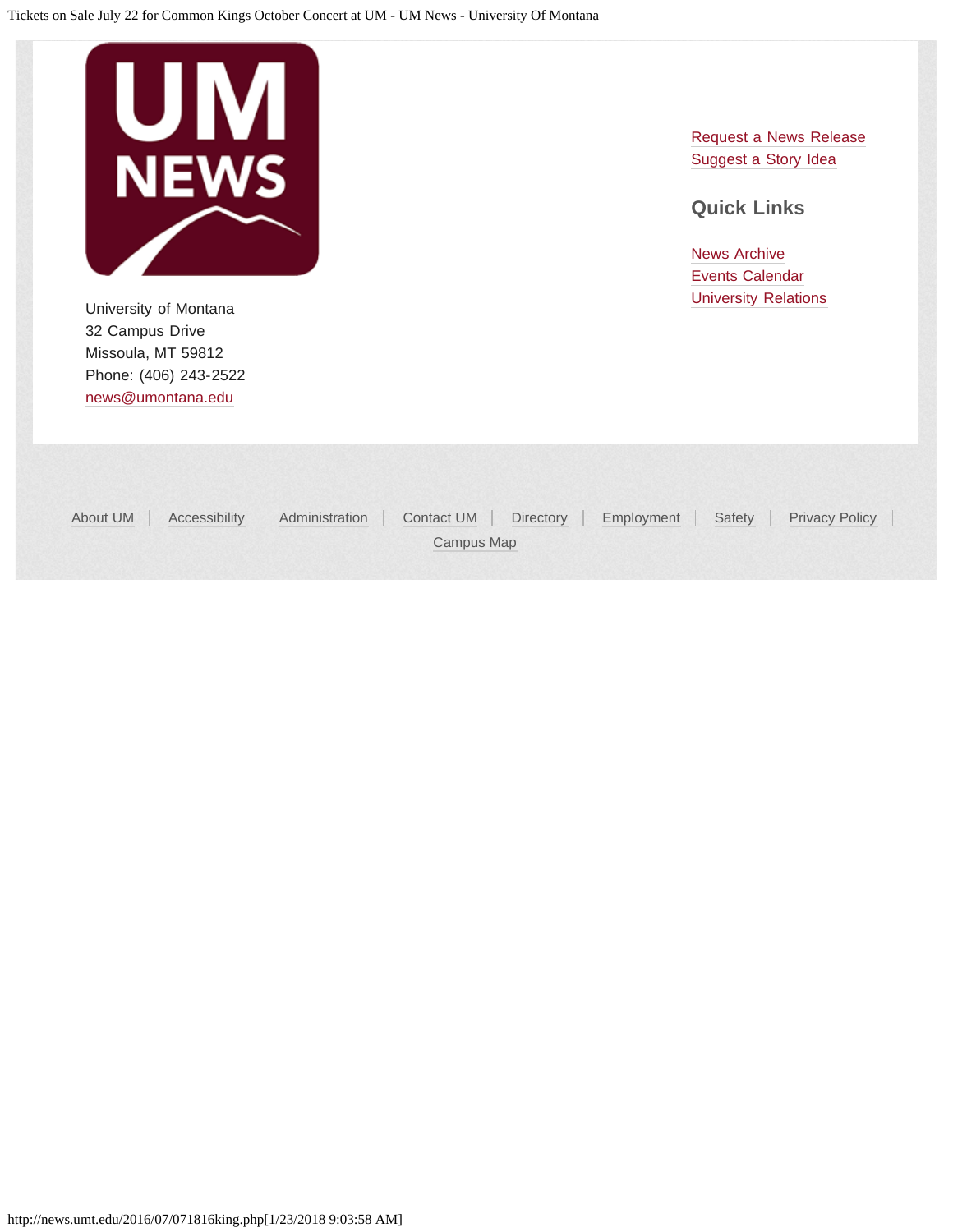<span id="page-24-0"></span>UM Launches Welcome Week for New Students, Invites Public to Help Students Move In - UM News - University Of Montana



# UM Launches Welcome Week for New Students, Invites Public to Help Students Move In

July 15, 2016

**MISSOULA** – The University of Montana will welcome new students to Missoula Aug. 24-Sept. 2 with a slate of welcome events and activities.

UM's Week of Welcome kicks off Aug. 24 with Move-In Crew volunteers helping new students move their belongings into the residence halls on campus. Members of the public are invited to volunteer, along with UM faculty and staff, between 11 a.m. and 5 p.m. Wednesday, Aug. 24, and Saturday, Aug. 27. Volunteers who donate two or more hours on the Move-in Crew will receive a free meal in the Food Zoo and a T-shirt. Volunteers must register online at [https://umt.co1.qualtrics.com/jfe/form/SV\\_0CCLm1N28R3Eegd](https://umt.co1.qualtrics.com/jfe/form/SV_0CCLm1N28R3Eegd) by Tuesday, July 26, in order to ensure they receive a correctly sized T-shirt.

Other Week of Welcome events include a shopping event on Saturday where students can purchase items for their residence hall rooms; Convocation on Wednesday, Aug. 31, an official welcome event hosted by UM President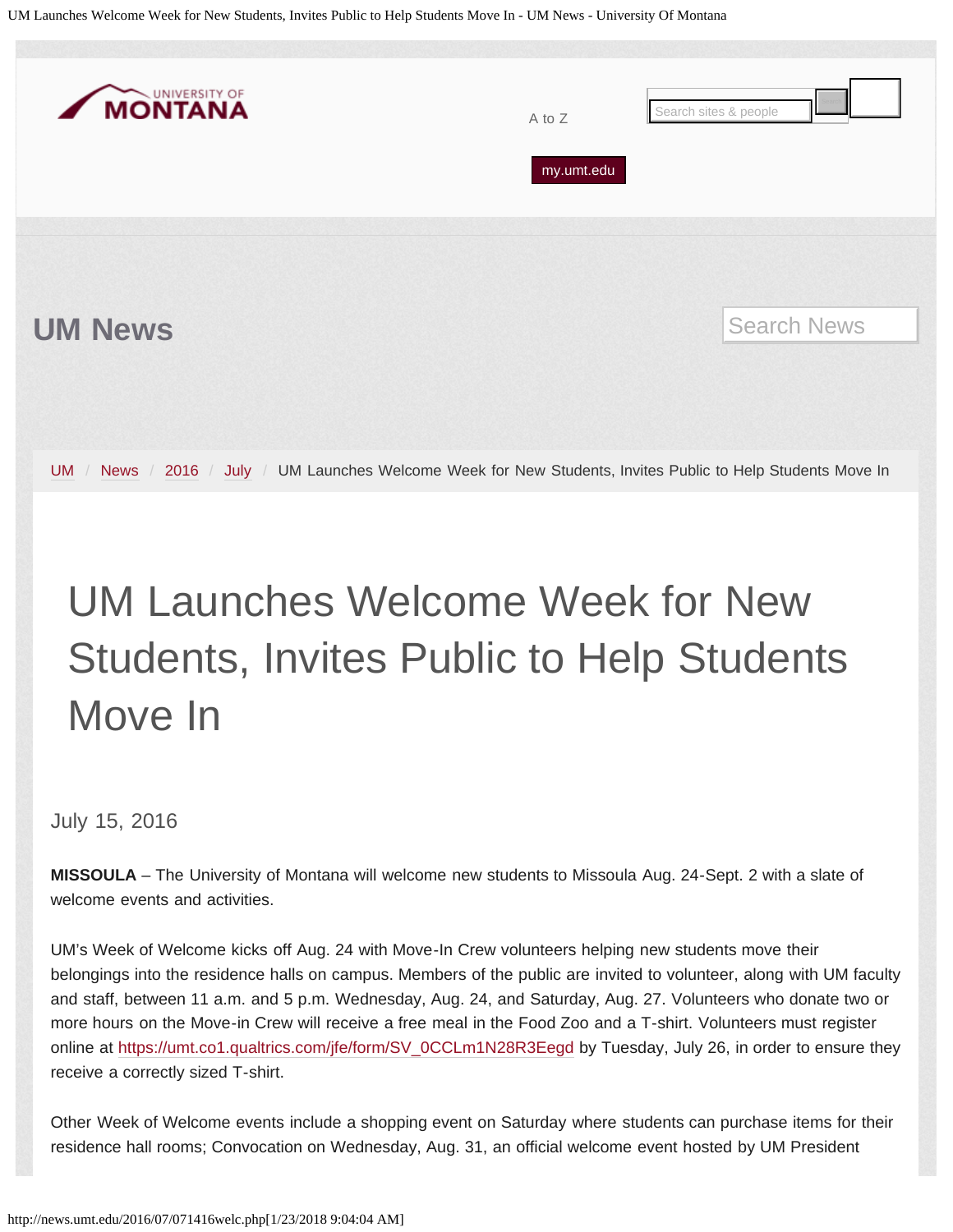UM Launches Welcome Week for New Students, Invites Public to Help Students Move In - UM News - University Of Montana

Royce Engstrom on the Oval; and WelcomeFeast on Friday, Sept. 2, which provides students a free outdoor meal and a chance to visit tables hosted by various student groups and support services from around campus.

The full schedule can be accessed online at [https://www.umt.edu/orientation/wow/default.php.](https://www.umt.edu/orientation/wow/default.php)

For more information call UM Residence Life Associate Director of Operations Melissa Neidigh at 406-243-2009 or email [melissa.neidigh@mso.umt.edu.](mailto:melissa.neidigh@mso.umt.edu)

###

**Contact:** Melissa Neidigh, associate director of operations, UM Residence Life, 406-243-2009, [melissa.neidigh@mso.umt.edu.](mailto:melissa.neidigh@mso.umt.edu)

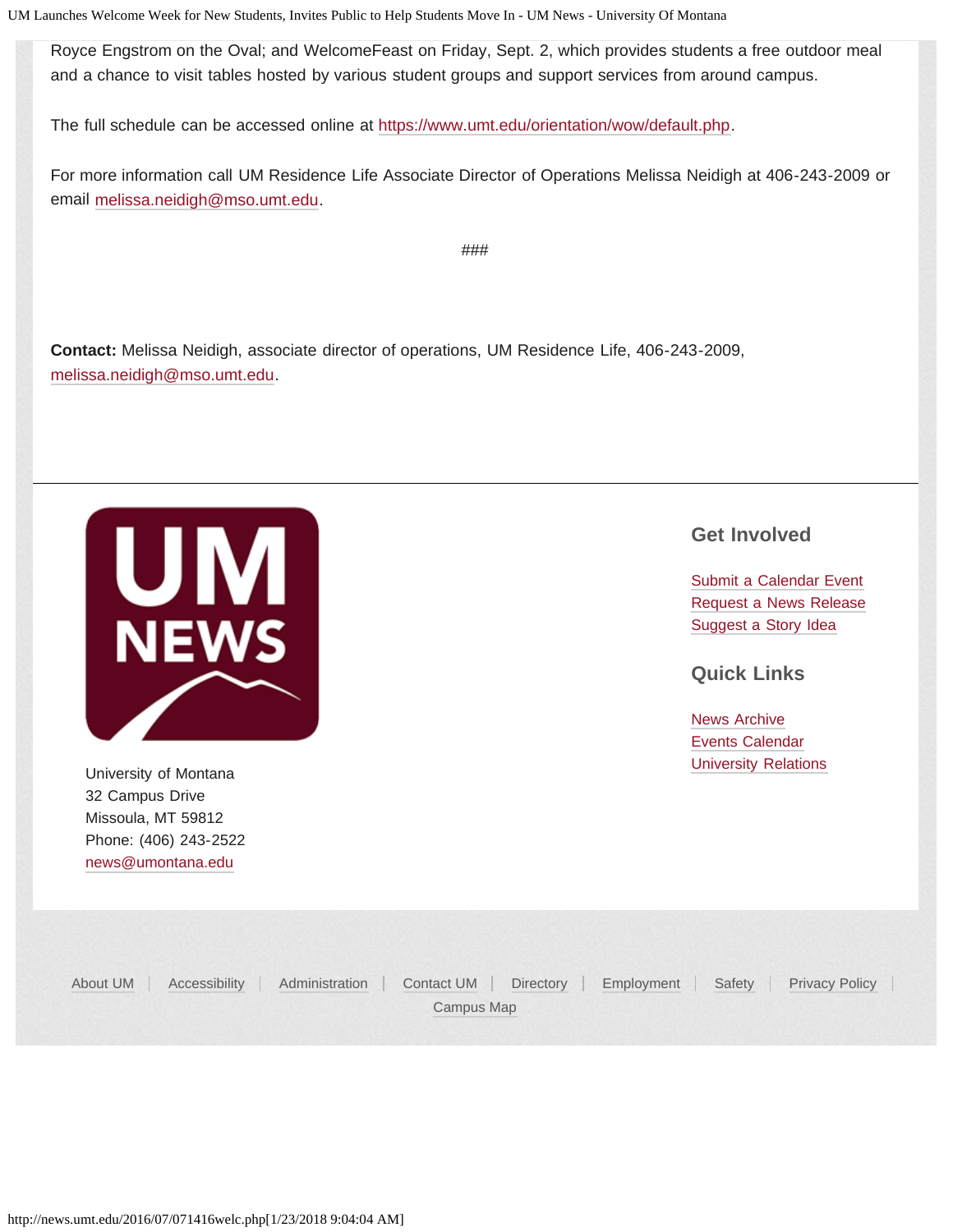<span id="page-26-0"></span>Public Invited to Share Testimonials About 'Backroads of Montana' - UM News - University Of Montana



## Public Invited to Share Testimonials About 'Backroads of Montana'

July 14, 2016

**BILLINGS** – Personnel from the popular MontanaPBS travelogue show "Backroads of Montana" will attend the Yellowstone Valley Farmers Market in Billings on Saturday, July 16, to collect testimonials for their 25th anniversary program to be broadcast in November. The market runs from 8 a.m. to noon at the intersection of Second Avenue and North Broadway.

Fans of the program are encouraged to share stories about their favorite "Backroads" person or place, recount trips they have taken based on the program and maybe even sing the theme song. They'll also have the chance to meet host William Marcus and producers Gus Chambers, Ray Ekness and John Twiggs somewhere among the carrots, cabbage and farm-fresh eggs.

For more information contact Marcus at 406-544-8616 or [william.marcus@umontana.edu](mailto:william.marcus@umontana.edu).

###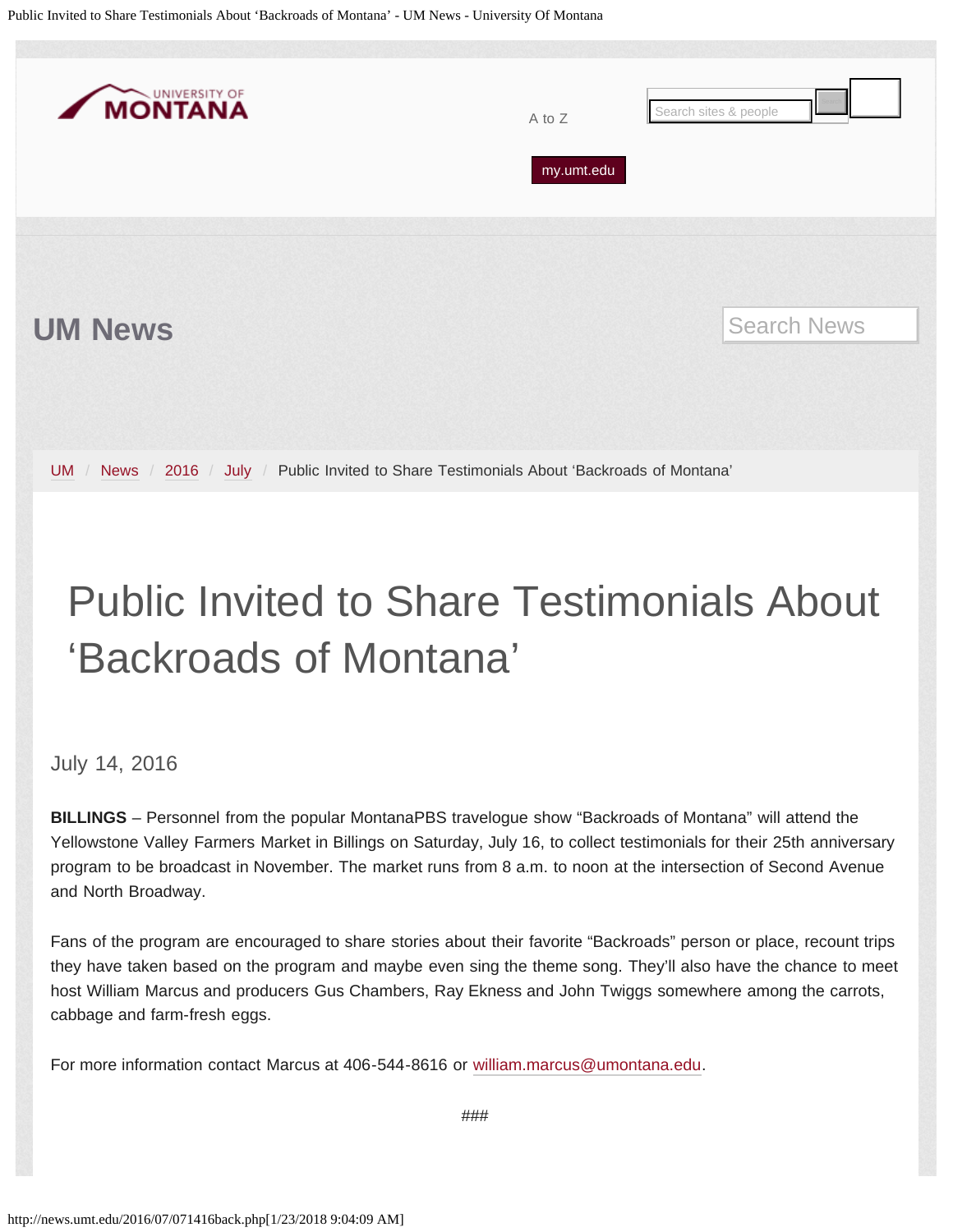**Contact:** William Marcus, "Backroads of Montana" host, 406-544-8618, [william.marcus@umontana.edu](mailto:william.marcus@umontana.edu).



University of Montana **Value 2018** [University Relations](http://www.umt.edu/urelations/) **University Relations** 32 Campus Drive Missoula, MT 59812 Phone: (406) 243-2522 [news@umontana.edu](mailto:news@umontana.edu)

### **Get Involved**

[Submit a Calendar Event](http://umt.edu/urelations/info/submit_event.php) [Request a News Release](mailto:news@umontana.edu) [Suggest a Story Idea](mailto:thrive@umontana.edu)

**Quick Links**

| About UM | Accessibility Administration Contact UM Directory Employment Safety Privacy Policy |            |  |  |
|----------|------------------------------------------------------------------------------------|------------|--|--|
|          |                                                                                    | Campus Map |  |  |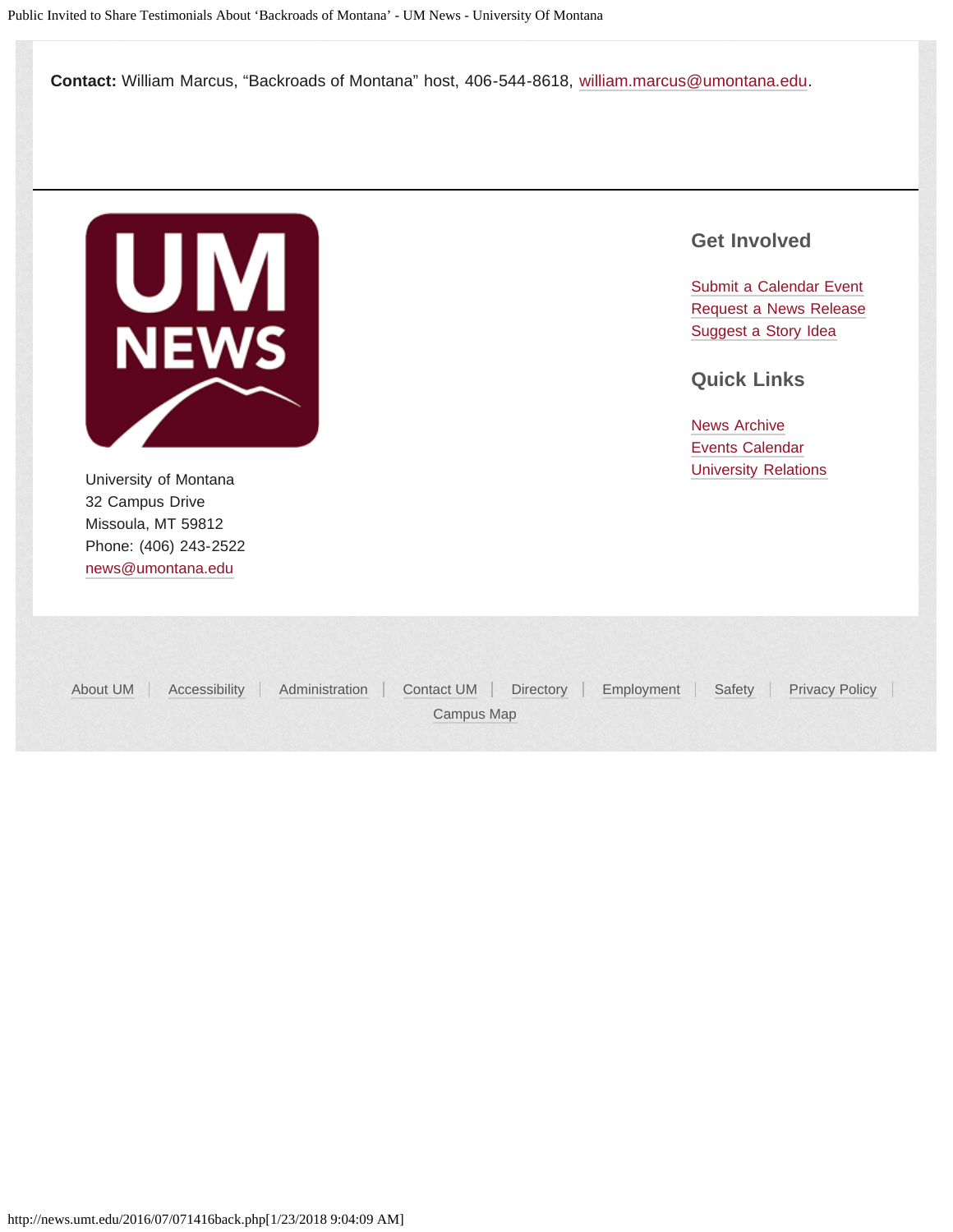<span id="page-28-0"></span>

## UM Names Four Recipients of Distinguished Alumni Award

July 13, 2016

**MISSOULA –** Four outstanding University of Montana graduates will receive 2016 Distinguished Alumni Awards during Homecoming weekend festivities on Friday and







Saturday, Sept. 30 and Oct. 1. The awards are the highest honor presented by UM's Alumni Association.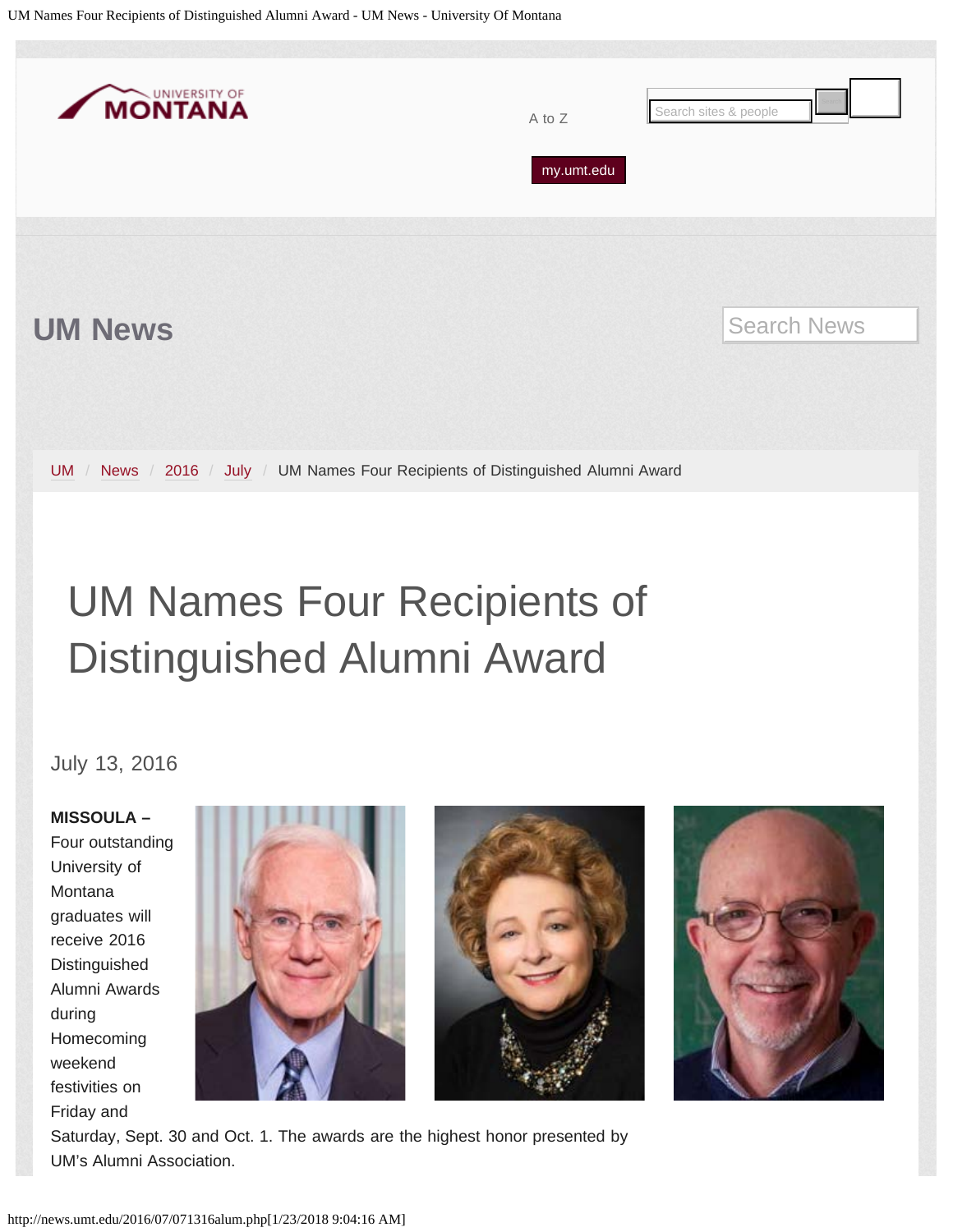This year's distinguished alumni are Darrel Choate '65, M.A. '67, of Bozeman; Timothy Conver '66 of Chatsworth, California, Arlynn Fishbaugh '74 of Helena; and Tom Seekins '74 of Missoula.

Choate, who earned bachelor's and master's degrees in mathematics at UM, was instrumental in coordinating Boeing Co.'s efforts in the Strategic Defense Initiative **–** also known as Star Wars **–** for which he performed sensitive trade studies and analysis that have influenced the current U.S. ballistic missile defense architecture. He also served as the systems engineering manager for the development of Sea Launch, a program in cooperation with Russian, Ukrainian and Norwegian



companies to launch commercial satellites from one of the world's largest self-propelled, semisubmersible platforms. He is a member of the Boeing Company's Technical Fellowship program, placing him among the top 1 percent of Boeing engineers who demonstrate technical leadership across the industry and who make a significant difference in U.S. and global engineering excellence. Choate began his career with the Aerospace Corporation and continued with the Kaman Science Corporation, eventually retiring from the Boeing Company. Upon retirement, he adapted his technical and personal skills to assist the development of infrastructure in Mexico, Honduras and Haiti, and made significant contributions to the Japan International Project, a tsunami rebuilding effort.

Conver, who earned a bachelor's degree in business administration from UM, is the chairman and former CEO of AeroVironment Inc., a world leader in aeronautical research innovation involving cutting-edge flight technology. AV designs, produces and operates Unmanned Aircraft Systems – commonly known as drones – and other electric transportation solutions, including energy-efficient systems for electric vehicles. AV is the largest supplier of drones to the U.S. Department of Defense, accounting for about 85 percent of all UAS flown by American defense forces. The company is currently developing missile-like air vehicles that can eliminate potential collateral damage in its use, thus saving innocent civilians in a combat environment. AV also developed the bio-inspired Nano Hummingbird, a remote-controlled aircraft designed to resemble and fly like a hummingbird, which was featured on the cover of Time magazine as one of the "50 Best Inventions of 2011." Conver was AV's CEO from 1992 to May 2016. In 2016, AV's market capitalization exceeds \$700 million, and the company employs more than 625 people.

One of the most prominent arts administrators in the country, Fishbaugh will retire in September as executive director of the Montana Arts Council, a role she's held since 1992. Under her leadership, the agency excelled at promoting the arts in Montana by encouraging commerce and business development for artists and art organizations and providing greater access to the arts across the state, including in underserved rural and Native American communities. Fishbaugh is known for creating an environment that makes people want to do more and who leverages the talents of her colleagues to meet and achieve their goals. She inspired Montana Arts Council staff to forge new partnerships with legislators and other state decision-makers who previously opposed public funding of the arts in Montana. The council's initiatives and strategy have served as models for other state arts councils, regional service organizations and the National Assembly of State Arts Agencies. Fishbaugh is often invited to share her knowledge and insight at arts conferences across the country.

Seekins is a professor of psychology and director of the Research and Training Center on Disability in Rural Communities at UM. He is one of the leading social scientists in the country working to improve the lives of people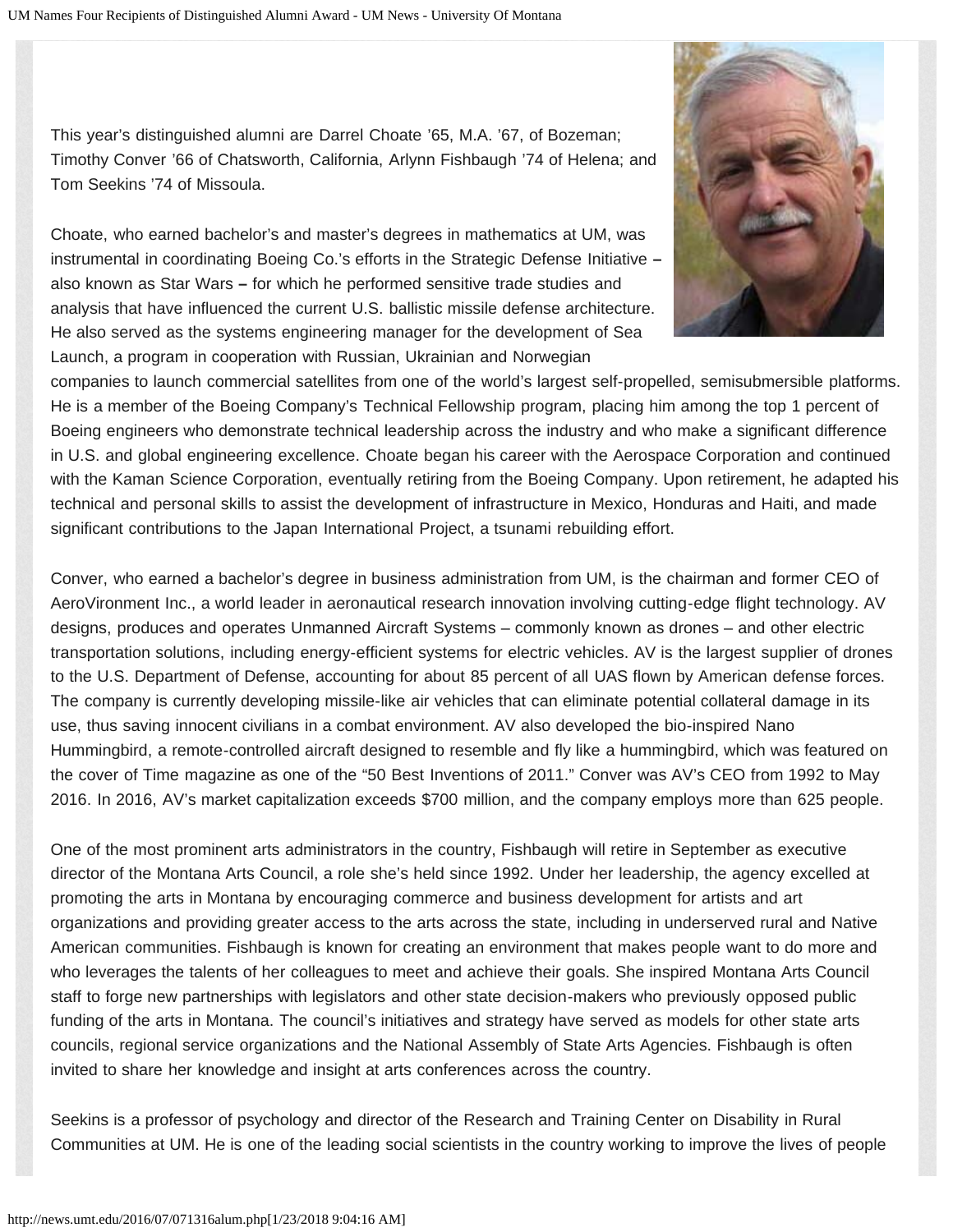UM Names Four Recipients of Distinguished Alumni Award - UM News - University Of Montana

with disabilities. The community-based participator research methods Seekins helped develop have led to nationally implemented social programs, such as Living Well with a Disability, and Vocational Rehabilitation and Independent Living. He has published more than 120 journal articles and book chapters that have helped shape the science of disability and community living, and has influenced major research programs to reflect the voice of rural Americans with disabilities, including the National Institute on Disability and Rehabilitation Research in the U.S. Department of Education, and Developmental Disabilities at the Centers for Disease Control and Prevention. He has mentored nearly 50 students and secured more than \$30 million in grant funds to conduct research and develop programs for health promotion, self-employment, economic development, community participation, housing, transportation, civic leadership and American Indian disability issues.

The public is invited to attend a panel discussion featuring the Distinguished Alumni Award recipients at 5:30 p.m. Friday, Sept. 30, in the University Center Ballroom at UM. An awards ceremony and reception will follow.

###

**Contact:** Jodi Moreau, events coordinator/board liaison, UM Office of Alumni Relations and Alumni Association, 406-243-6124, [jodi.moreau@umontana.edu.](mailto:jodi.moreau@umontana.edu)



University of Montana **[University Relations](http://www.umt.edu/urelations/)** 32 Campus Drive Missoula, MT 59812 Phone: (406) 243-2522 [news@umontana.edu](mailto:news@umontana.edu)

### **Get Involved**

[Submit a Calendar Event](http://umt.edu/urelations/info/submit_event.php) [Request a News Release](mailto:news@umontana.edu) [Suggest a Story Idea](mailto:thrive@umontana.edu)

**Quick Links**

[News Archive](http://www.umt.edu/urelations/pubs/NewsArchives.php) [Events Calendar](http://events.umt.edu/)

[About UM](http://www.umt.edu/about) [Accessibility](http://www.umt.edu/accessibility/) [Administration](http://www.umt.edu/administration) [Contact UM](http://www.umt.edu/comments) [Directory](http://www.umt.edu/directory) [Employment](http://www.umt.edu/jobs) [Safety](http://www.umt.edu/safety/) [Privacy Policy](http://umt.edu/privacy/) [Campus Map](http://map.umt.edu/)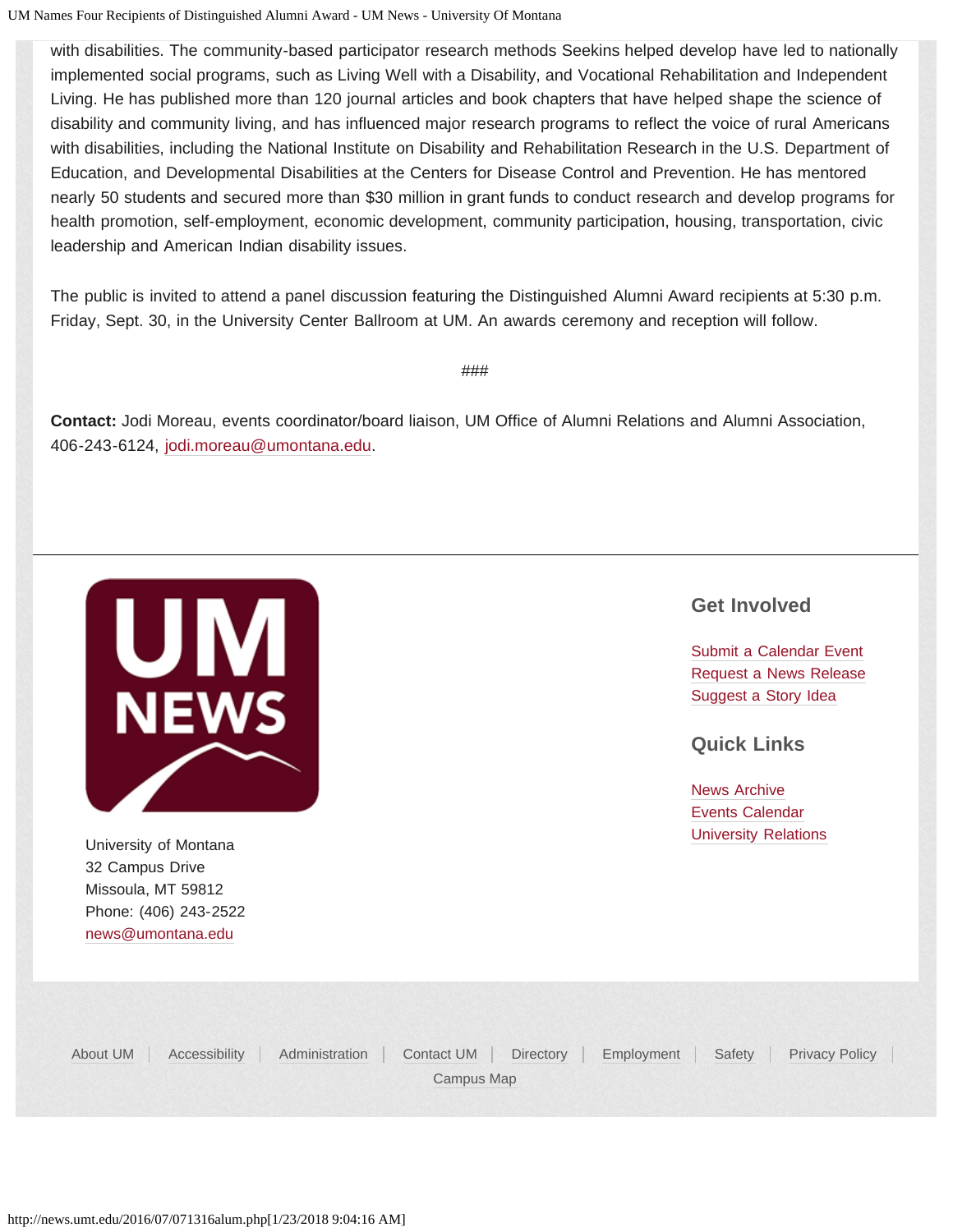<span id="page-31-0"></span>

# SpectrUM's July Free Day to Celebrate Building with Biology

### July 13, 2016

**MISSOULA** –The University of Montana's spectrUM Discovery Area will offer free admission to its downtown Missoula museum located at 218 E. Front St. from 11 a.m. to 6 p.m. Friday, July 22.

As part of the day's Building with Biology theme, visitors of all ages will have the opportunity to design a "superorganism" to solve a problem, extract DNA from wheat germ, and meet with role models in the STEM fields of science, technology, engineering and mathematics.

Hosted in partnership with We Are Montana in the Classroom, spectrUM's monthly free days provide all community members with access to hands-on enrichment and role models in higher education and careers.

UM role models who will lead activities at this month's free day include Assistant Professor Monica Serban (Material Sciences Program), Research Assistant Professor Celine Beamer (Center for Environmental Health Sciences), Assistant Research Professor Alyson Smith (Division of Biological Sciences), Assistant Professor Orion Berryman (Department of Chemistry), spectrUM Staff Scientist Amanda Duley and graduate students Joanna Kreitinger (Division of Biological Sciences) and Kristian Stipe (Department of Chemistry). UM's role models will be joined by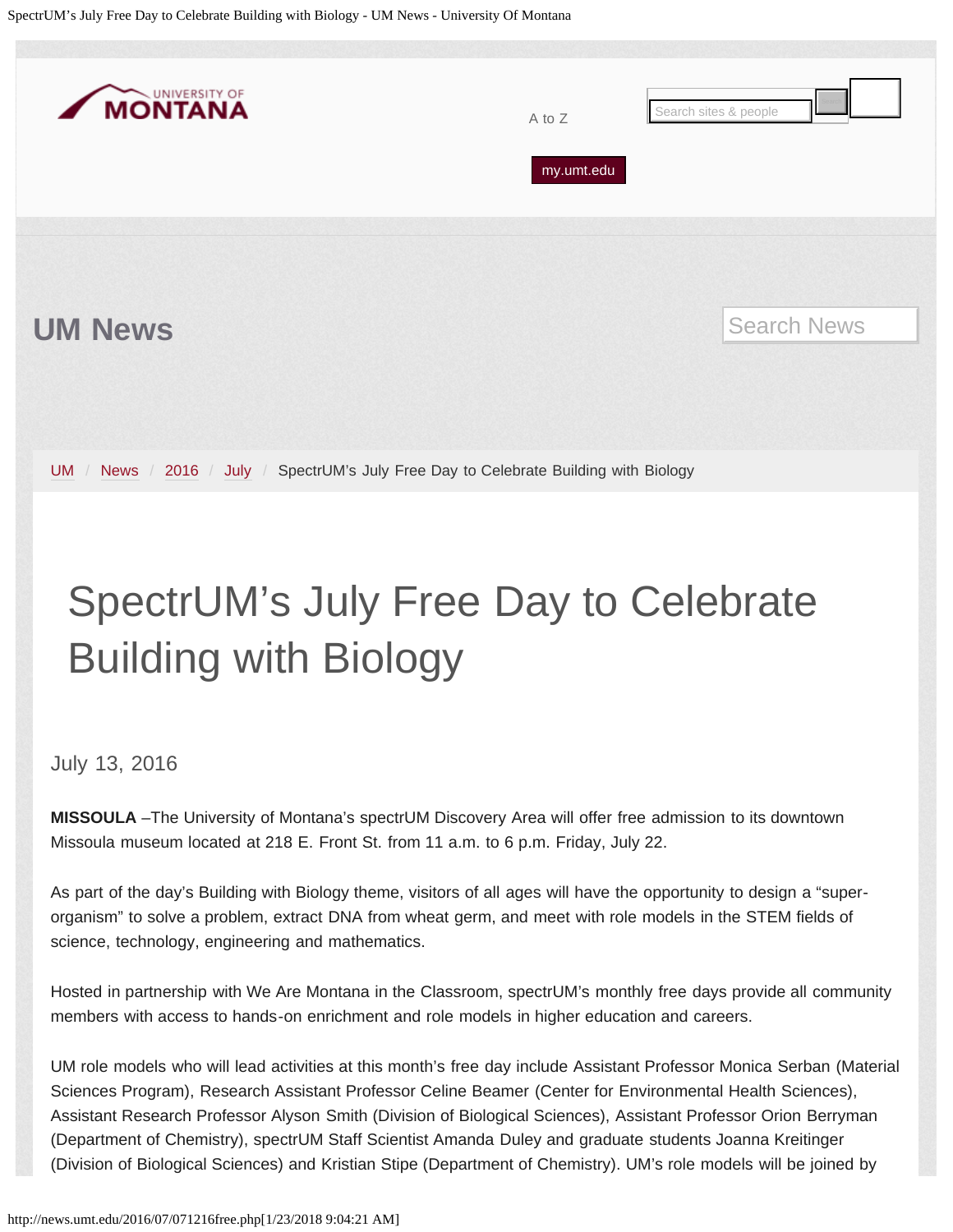Missoula County Commissioner Cola Rowley, Rivertop Renewables scientists Kelly Barton and Jon Speare, and Rocky Mountain Laboratories scientists Lara Myers and Brea Hampton.

"These activities are great ways for the public and scientists to explore ideas together as well as for learners of all ages to explore synthetic biology and its applications in society," said Duley, who is coordinating the July event.

We Are Montana in the Classroom, part of the UM Broader Impacts Group in the Office of Research and Creative Scholarship, partners with more than 100 UM faculty members, professionals and graduate students to inspire K-12 students about higher education and career pathways. Last academic year, the initiative reached over 10,000 students through statewide tours, classroom visits and distance-learning experiences. We Are Montana in the Classroom is partnering with spectrUM to host six free, monthly community days in 2016.

The Building with Biology project is funded by the National Science Foundation and led by the Museum of Science, Boston. Building with Biology events are taking place at over 150 museums and institutions throughout the country from June to September 2016.

SpectrUM's museum is located at 218 E. Front St. and is open to the public from 11 a.m. to 6 p.m. Wednesday through Friday and 10 a.m. to 5 p.m. Saturday. Admission usually costs \$3.50 per person, but will be free for all visitors all day Friday, July 22.

###

**Contact:** Amanda Duley, spectrUM staff scientist, 406-728-STEM (7836), [amanda.duley@umontana.edu.](mailto:amanda.duley@umontana.edu)



University of Montana **[University Relations](http://www.umt.edu/urelations/)** 32 Campus Drive Missoula, MT 59812 Phone: (406) 243-2522 [news@umontana.edu](mailto:news@umontana.edu)

### **Get Involved**

[Submit a Calendar Event](http://umt.edu/urelations/info/submit_event.php) [Request a News Release](mailto:news@umontana.edu) [Suggest a Story Idea](mailto:thrive@umontana.edu)

**Quick Links**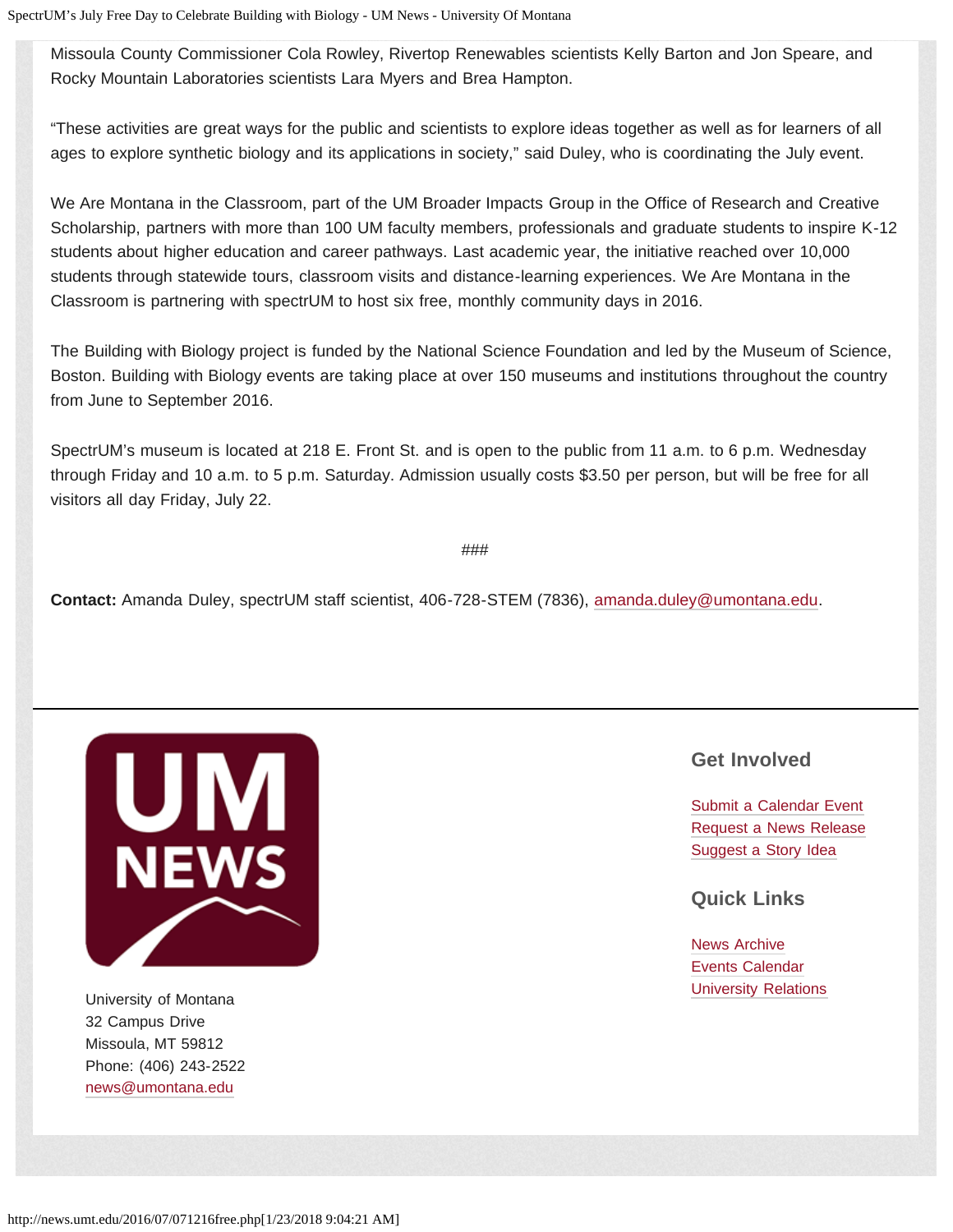| About UM   Accessibility   Administration   Contact UM   Directory   Employment   Safety   Privacy Policy |  |  |  |  |  |  |  |  |
|-----------------------------------------------------------------------------------------------------------|--|--|--|--|--|--|--|--|
| Campus Map                                                                                                |  |  |  |  |  |  |  |  |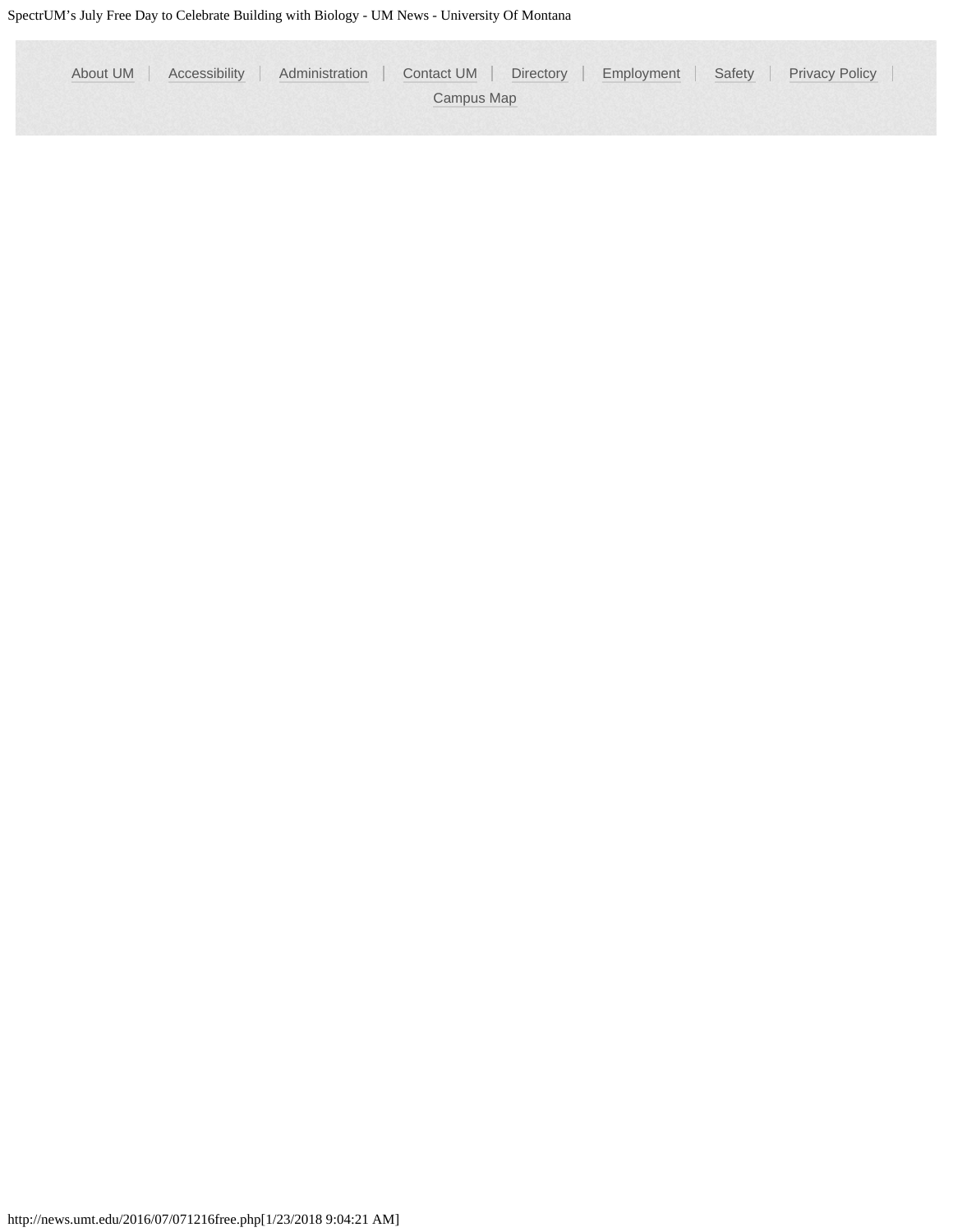<span id="page-34-0"></span>

## UM to Launch Statewide Adaptive Bike, Recreation Initiative

### July 11, 2016

**MISSOULA** – Montanans living with disabilities will soon have access to adaptive cycles through a new statewide initiative spearheaded by the University of Montana. The "Wheels Across Montana" program will debut at the inaugural Adaptive Bike Clinic from 10 a.m. to 2 p.m. Friday, July 15, at McCormick Park in Missoula.

UM's Rural Institute for Inclusive Communities recently received a \$75,000 High Impact Innovative Assistive Technology grant from the Dana and Christopher Reeve Foundation to make the project possible.

Adaptive trikes will begin to arrive in Missoula, **Dillion**, **Billings** and **Fort Peck** this month, and each community will host events to deliver adaptive recreation equipment to encourage physical activity among people of all ages with paralysis, disabilities and chronic diseases who face additional health and social barriers due to living in rural areas.

"This grant will offer greater independence to individuals living with paralysis and provide our community with services that truly enhance all our lives," said Mindy Renfro, principal investigator with UM's Rural Institute for Inclusive Communities.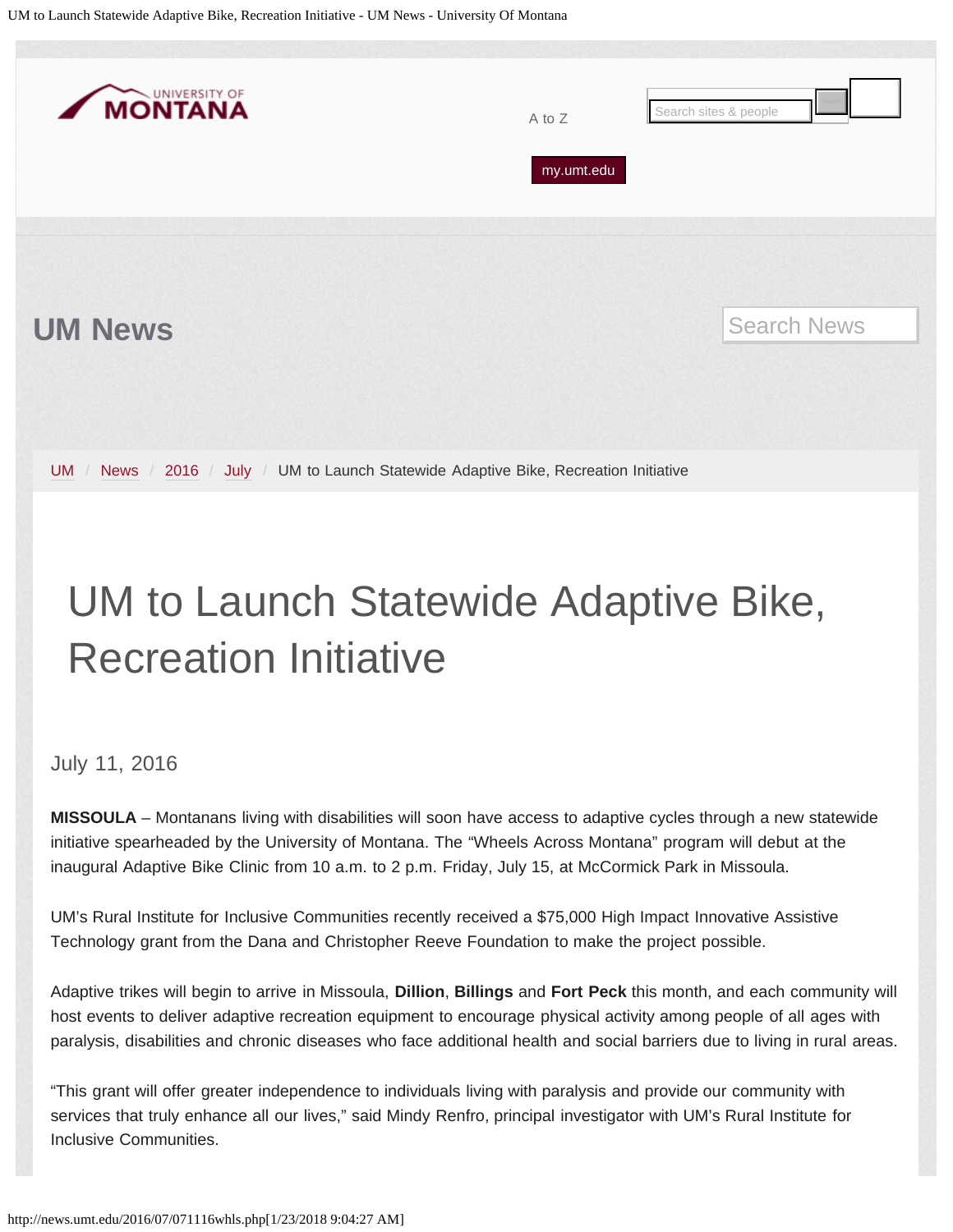In each region two local organizations – one with recreation experience and one with health care experience serving people with disabilities – will partner to store equipment and lead safe, fun and inclusive community programs. Health care partners will promote the programs to patients and clients with disabilities and, when needed, individualize programs to meet the specific needs of participants.

"Limited funding with great need has limited our store of recreational equipment," Renfro said. "Most people with disabilities report that the cost of recreational assistive technology is prohibitive to their participation with their families and communities for recreational and outdoor sporting events."

The Reeve Foundation grant will immediately remove these barriers to many Montanans in four major areas of the state.

"In addition, we know that people living with disabilities experience a much higher prevalence of chronic disease, falls and depression than their peers and that promoting physical activity and social engagement is key to prevention," Renfro said.

The Reeve Foundation is dedicated to curing spinal cord injury by funding innovative research and improving the quality of life for people living with paralysis through grants, information and advocacy. For more information visit <https://www.christopherreeve.org/about-us> or email Rita Gentles, manager of marketing and communications, at [rgentles@christopherreeve.org.](mailto:rgentles@christopherreeve.org)

UM's Rural Institute improves the quality of life for people with disabilities in rural communities, their families and service providers. For more information visit <http://ruralinstitute.umt.edu/>or call 406-243-5467. For information specific to the "Wheels Across Montana" project, call Renfro at 406-243-2841.

###

**Contact:** Mindy Renfro, principal investigator, UM Rural Institute for Inclusive Communities, 406-243-2841, [mindy.renfro@umontana.edu.](mailto:mindy.renfro@umontana.edu)



### **Get Involved**

[Submit a Calendar Event](http://umt.edu/urelations/info/submit_event.php) [Request a News Release](mailto:news@umontana.edu) [Suggest a Story Idea](mailto:thrive@umontana.edu)

### **Quick Links**

[News Archive](http://www.umt.edu/urelations/pubs/NewsArchives.php) [Events Calendar](http://events.umt.edu/) University of Montana **[University Relations](http://www.umt.edu/urelations/)**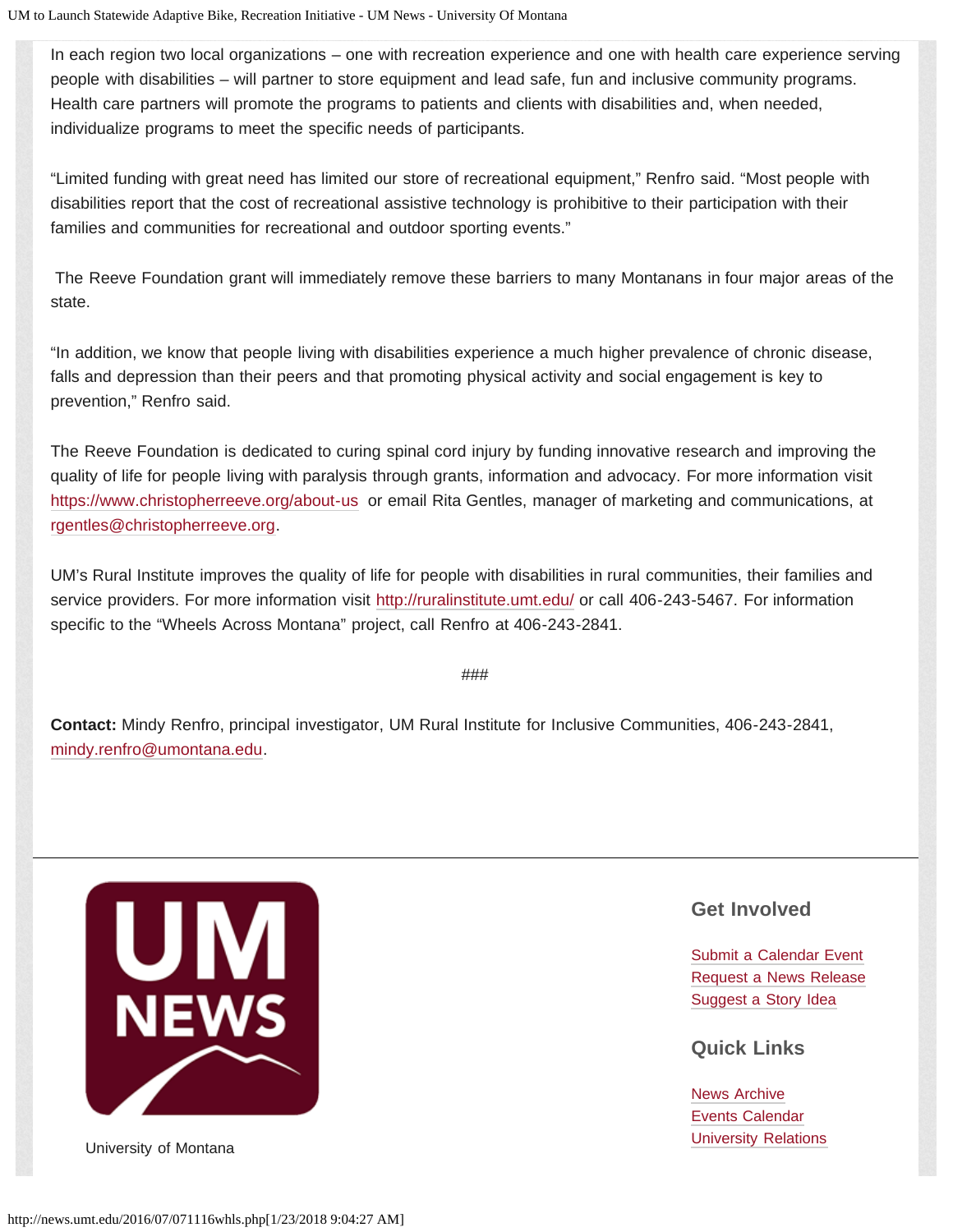| 32 Campus Drive<br>Missoula, MT 59812<br>Phone: (406) 243-2522<br>news@umontana.edu |                                                                                                          |
|-------------------------------------------------------------------------------------|----------------------------------------------------------------------------------------------------------|
| About UM<br>Accessibility                                                           | Administration<br><b>Privacy Policy</b><br>Contact UM<br>Directory<br>Safety<br>Employment<br>Campus Map |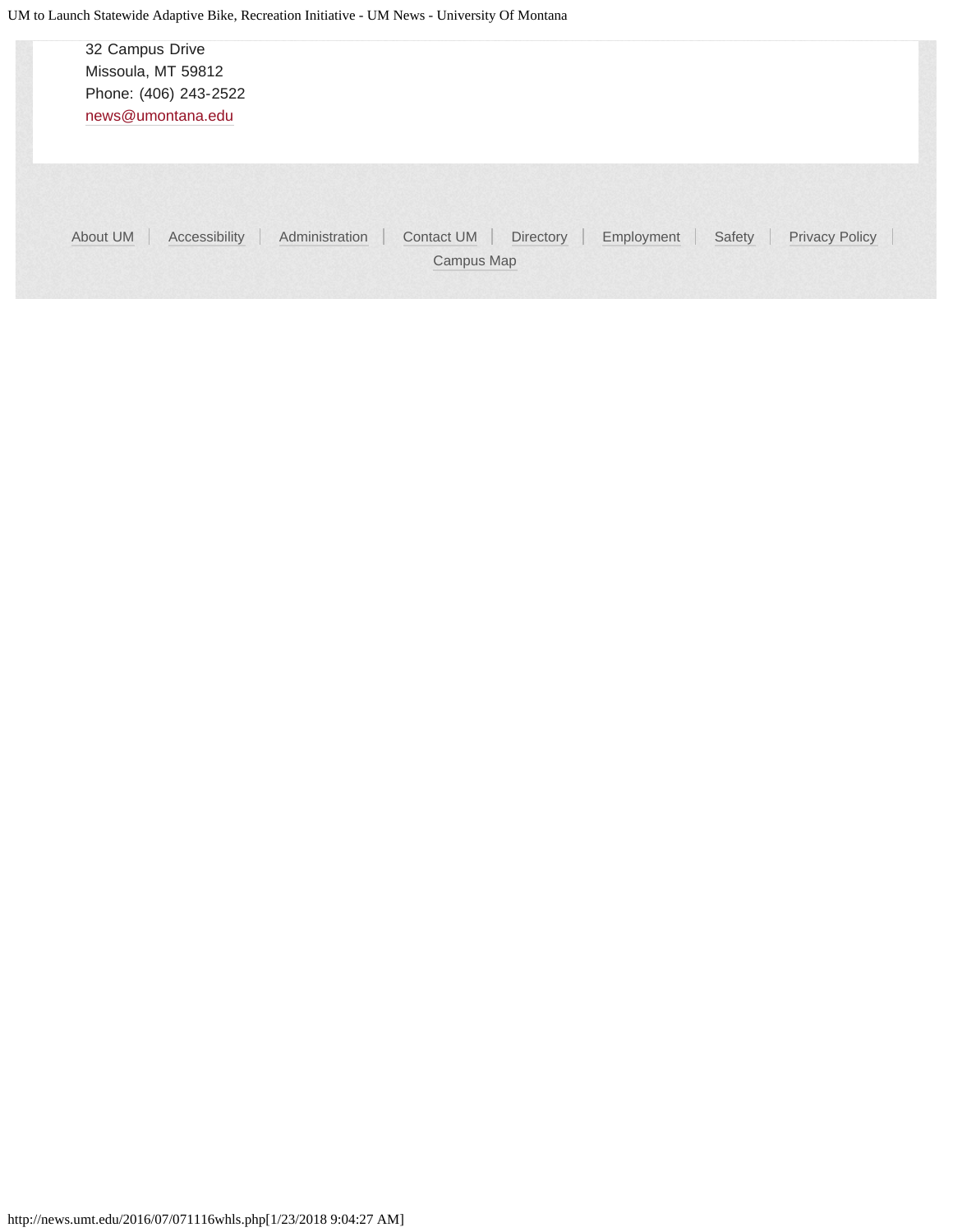<span id="page-37-0"></span>

# Public Invited to Observe Osprey Chicks Up Close

July 08, 2016

**MISSOULA** - Members of the public are invited to join University of Montana Professor Erick Greene and researchers from the Montana Osprey Project as they handle live osprey chicks and collect valuable data on the health of the Clark Fork River at 9 a.m. Thursday, July 14.

The Montana Osprey Project is a longterm study of osprey ecology and heavy metal contamination in the upper Clark Fork River and its tributaries. On July 14, Greene and his research team invite bird enthusiasts of all ages to join them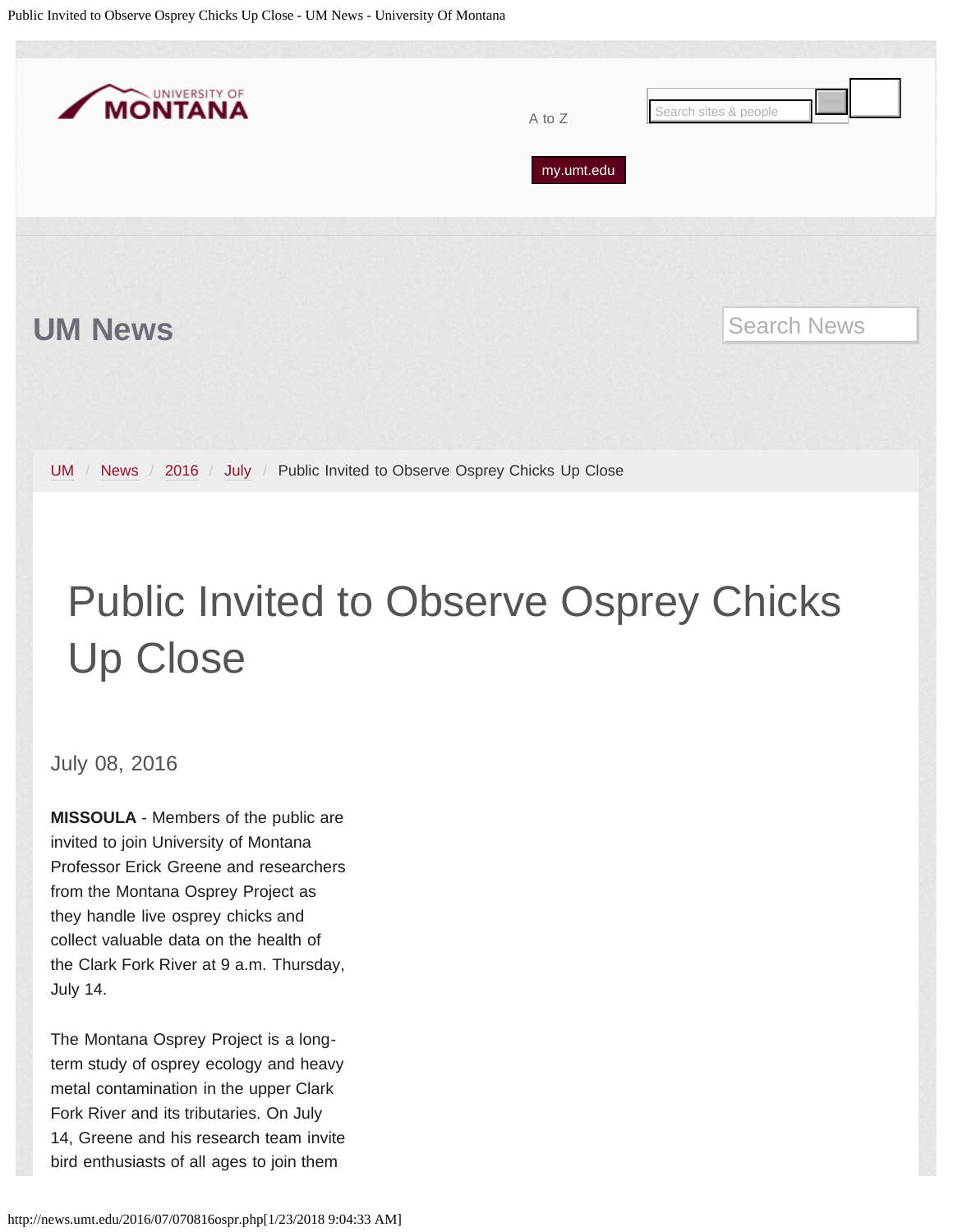

as they visit a Missoula-area nest to collect valuable data from young osprey chicks. Participants will have a chance to see the chicks and learn more about the Montana Osprey Project.

To reserve a spot on the field trip, email Dalit Guscio at

[dalit.guscio@mso.umt.edu.](mailto:dalit.guscio@mso.umt.edu) Those who sign up for the event will receive information on where the event will take place before July 14.

**Contact:** Dalit Guscio, program manager, UM Clark Fork Watershed Education Program, 406-361-0599, [dalit.guscio@mso.umt.edu.](mailto:dalit.guscio@mso.umt.edu)



32 Campus Drive Missoula, MT 59812

### **Get Involved**

[Submit a Calendar Event](http://umt.edu/urelations/info/submit_event.php) [Request a News Release](mailto:news@umontana.edu) [Suggest a Story Idea](mailto:thrive@umontana.edu)

**Quick Links**

[News Archive](http://www.umt.edu/urelations/pubs/NewsArchives.php) [Events Calendar](http://events.umt.edu/) University of Montana **Value 2018** [University Relations](http://www.umt.edu/urelations/) **University Relations**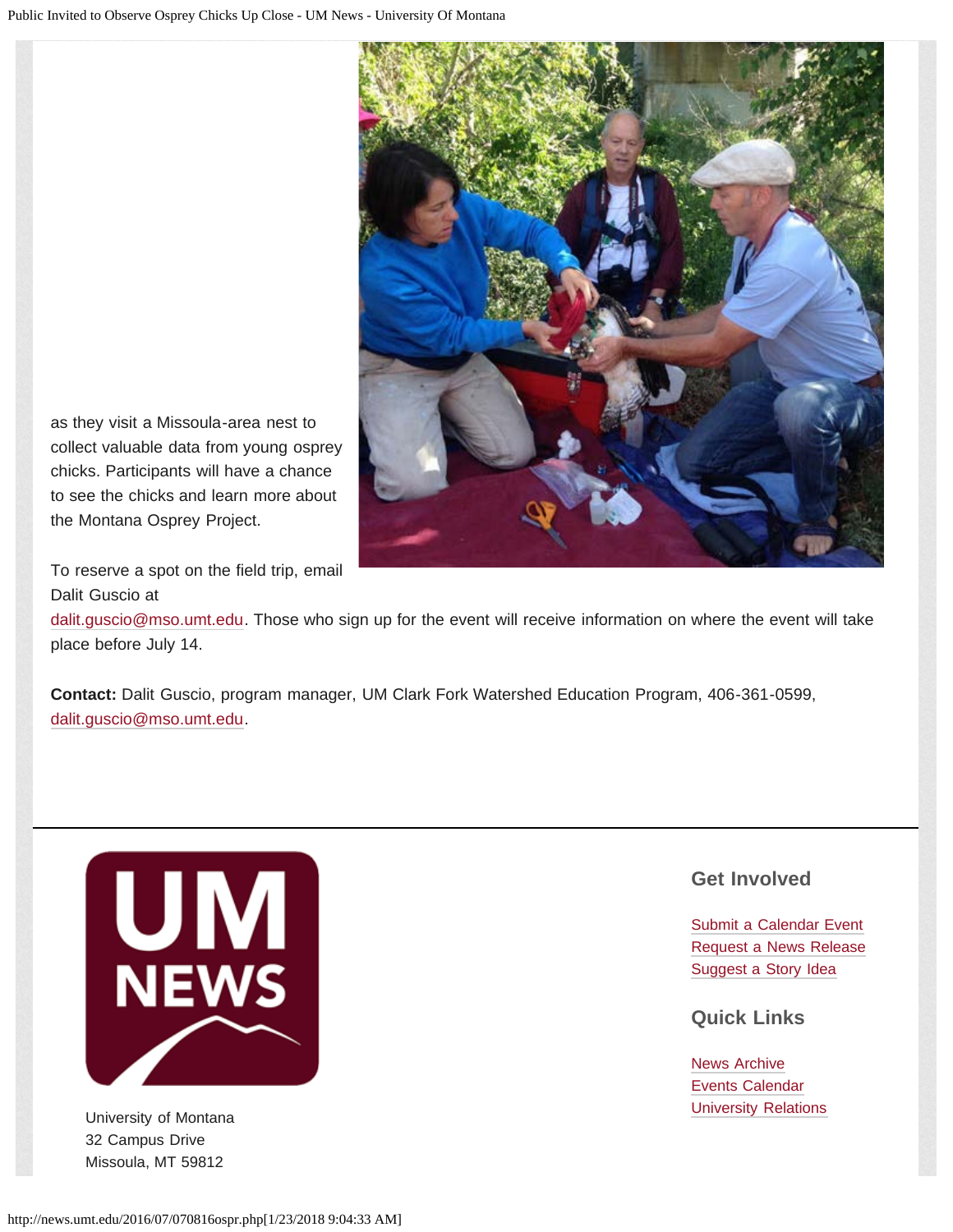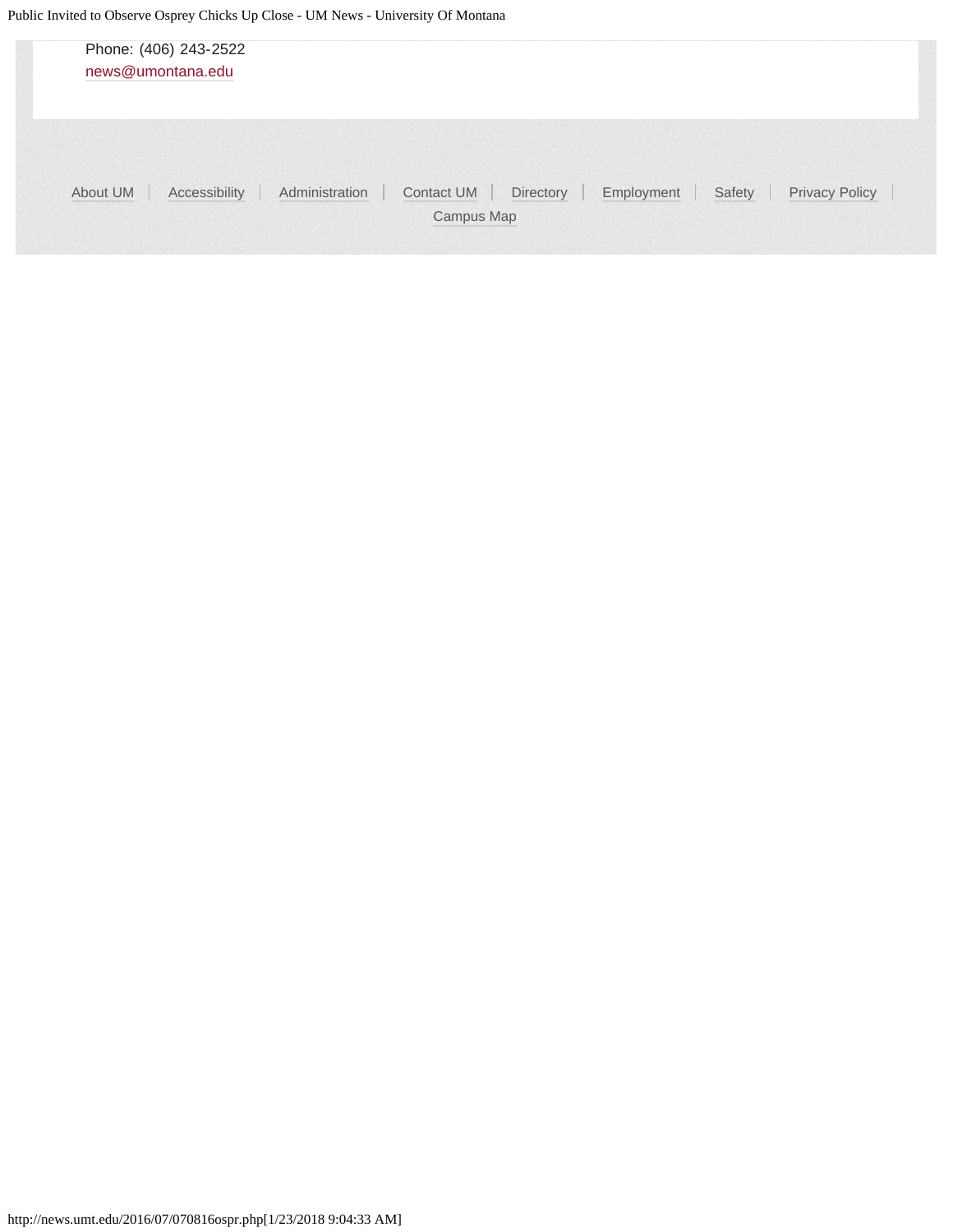<span id="page-40-0"></span>UM Hires Director of Communications for the Office of the President - UM News - University Of Montana



# UM Hires Director of Communications for the Office of the President

### July 07, 2016

**MISSOULA** – The University of Montana has hired a new director of communications for the Office of the President.

Paula Short, chief of the Forestry Assistance Bureau at the Department of Natural Resources and Conservation, will begin her new duties at UM on Monday, July 25. Short's position at UM is a newly reconfigured role combining the work of communications and lobbying. Vice President for Integrated Communications Peggy Kuhr has stepped down from her position and will work on special projects for the president until she retires in December.

The job is composed of three main areas of responsibility – development of all forms of the president's formal written and oral communications, serving as the University's representative on the Montana University System legislative strategy team during and between legislative sessions, and developing and nurturing relationships with individuals and groups associated with the University. The director will also serve as the main point of contact with the news media and take on other projects as they arise.

"The search committee did a fantastic job of identifying talented people for the position," said President Royce C. Engstrom. "Paula emerged as a person with exemplary communications experience, high energy and knowledge of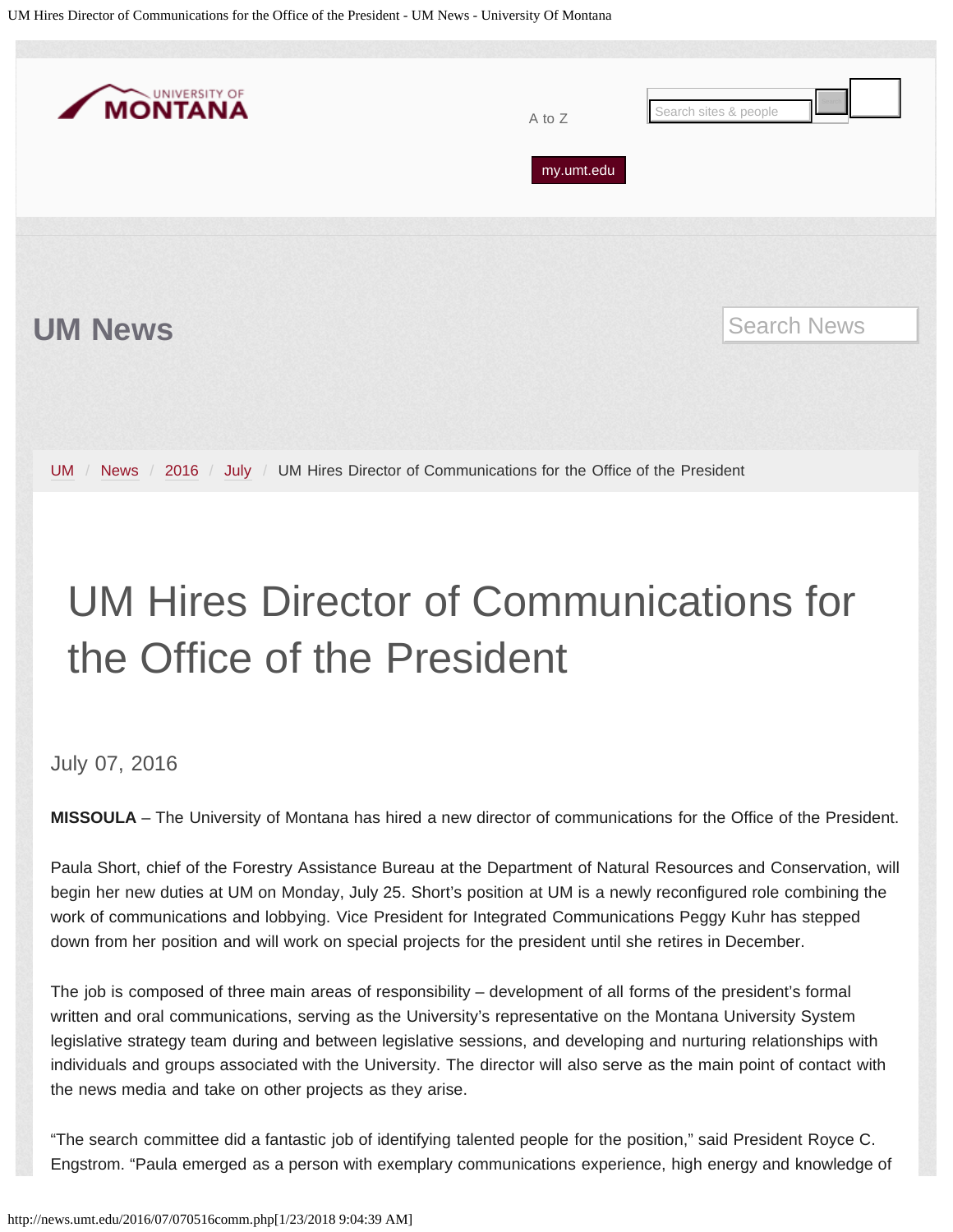the legislative process. We are fortunate to have her join the UM team."

Short is a UM alumna, having received her Bachelor of Science in forestry in 1994. During her time as a student, she served as a UM Advocate and was elected business manager of the Associated Students of UM. Short began her career with the DNRC in 1994 and also worked for several years as a morning show co-host and news director for western Montana radio stations. In 2008 she received her master's degree in organizational leadership from Gonzaga University.

"I was so impressed with the communicators I met with from across campus during the selection process," Short said. "I am excited to serve UM, and I look forward to being part of an extraordinary team."

###

**Contact:** Royce C. Engstrom, UM president, 406-243-2311, .



University of Montana **[University Relations](http://www.umt.edu/urelations/)** 32 Campus Drive Missoula, MT 59812 Phone: (406) 243-2522 [news@umontana.edu](mailto:news@umontana.edu)

### **Get Involved**

[Submit a Calendar Event](http://umt.edu/urelations/info/submit_event.php) [Request a News Release](mailto:news@umontana.edu) [Suggest a Story Idea](mailto:thrive@umontana.edu)

### **Quick Links**

| About UM | Accessibility Administration Contact UM Directory Employment Safety Privacy Policy |            |  |  |
|----------|------------------------------------------------------------------------------------|------------|--|--|
|          |                                                                                    | Campus Map |  |  |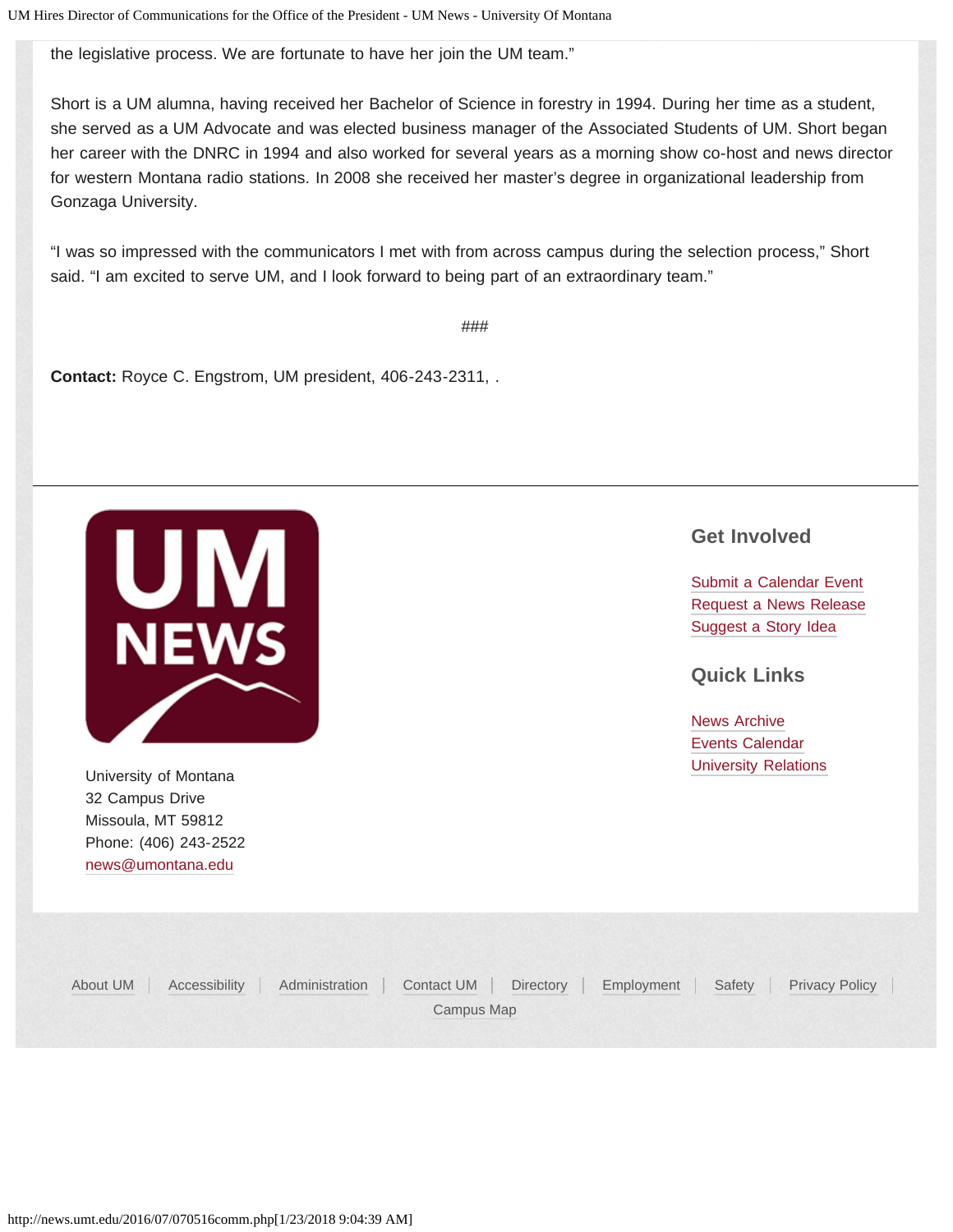<span id="page-42-0"></span>

## UM Hosts International Conservationists for Seminar

July 01, 2016

**MISSOULA** - The University of Montana will host two dozen conservationists from around the world while they explore western Montana over the next several days as part of the 17th annual International Seminar on Protected Area Management.

Participants in the seminar, which is sponsored by the Wilderness Institute and the College of Forestry and Conservation at UM, arrived in Missoula on June 28. UM serves as base camp for participants while they take educational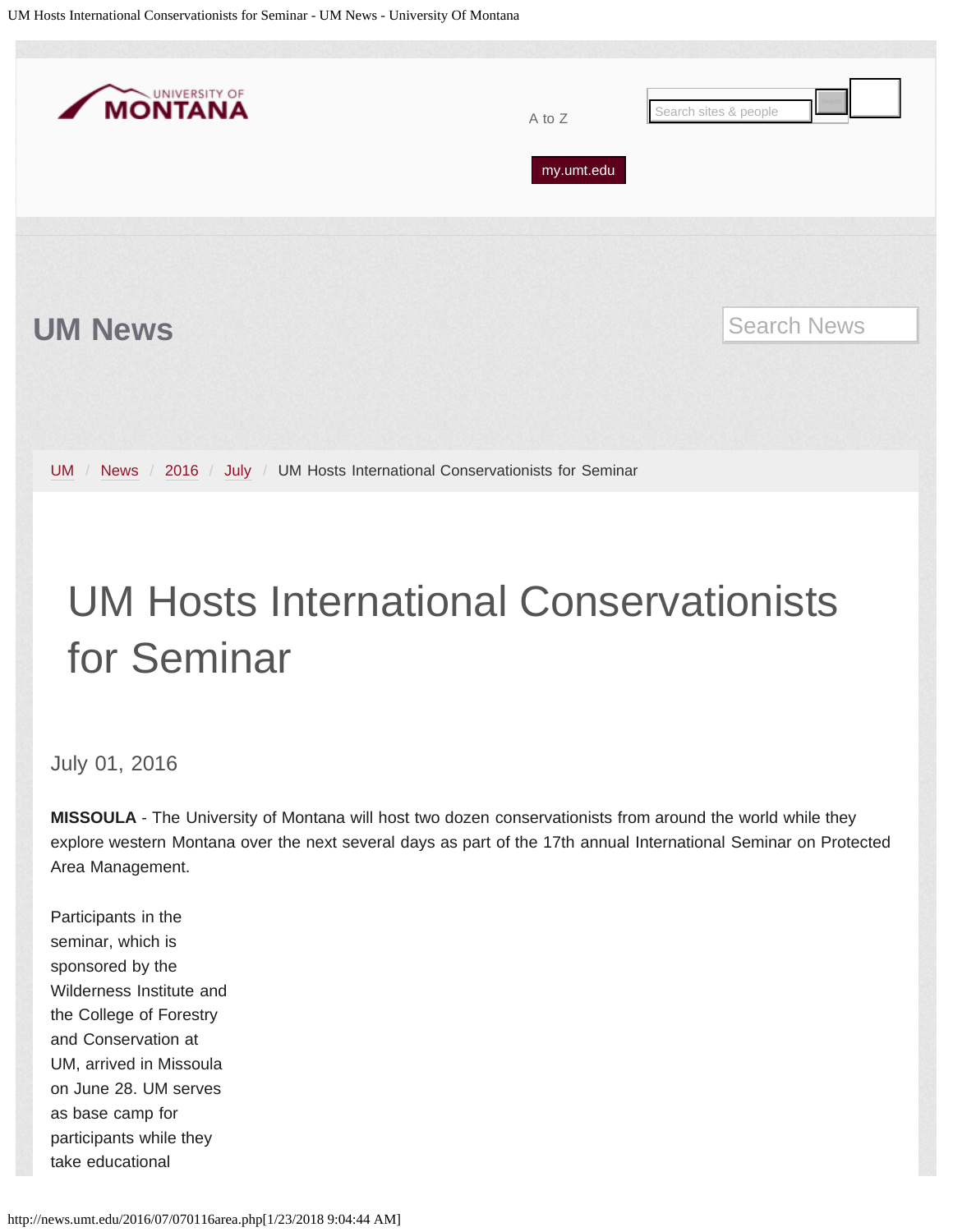

excursions to four national forests, two wilderness areas, the Flathead Indian Reservation, several rural communities and

Yellowstone National Park before their trip culminates with a visit to Washington, D.C.

The 26 mid-career protected area managers represent Botswana, Brazil, Democratic Republic of the Congo, Egypt, Gabon, Georgia, Indonesia, Israel, Madagascar, Mongolia, Nepal, Philippines, Republic of the Congo, Tunisia, Zambia and Zimbabwe.

"What better place than Missoula to bring this diverse group from the around the world to explore public landscapes in the western U.S. as inspiration to discuss challenges and successes faced by people who manage protected areas around the globe," said Wilderness Institute Director Natalie Dawson, who also directs the seminar.

The International Seminar on Protected Area Management, which also is sponsored by the U.S. Forest Service, is an integrated, state-of-the-art course that examines strategies to conserve the world's most special places. The seminar is designed for midcareer planners and managers of nationally significant protected areas worldwide, and focuses on evaluating the policies and institutional arrangements that sustain both people and natural resources.

For more information call 406-552-5550, email [wi@cfc.umt.edu](mailto:wi@cfc.umt.edu) or visit [http://www.cfc.umt.edu/ispam/default.php.](http://www.cfc.umt.edu/ispam/default.php)

###

**Contact:** Natalie Dawson, director, UM Wilderness Institute, 406-552-5550, [natalie.dawson@umontana.edu.](mailto:natalie.dawson@umontana.edu)

**Get Involved**

[Submit a Calendar Event](http://umt.edu/urelations/info/submit_event.php)